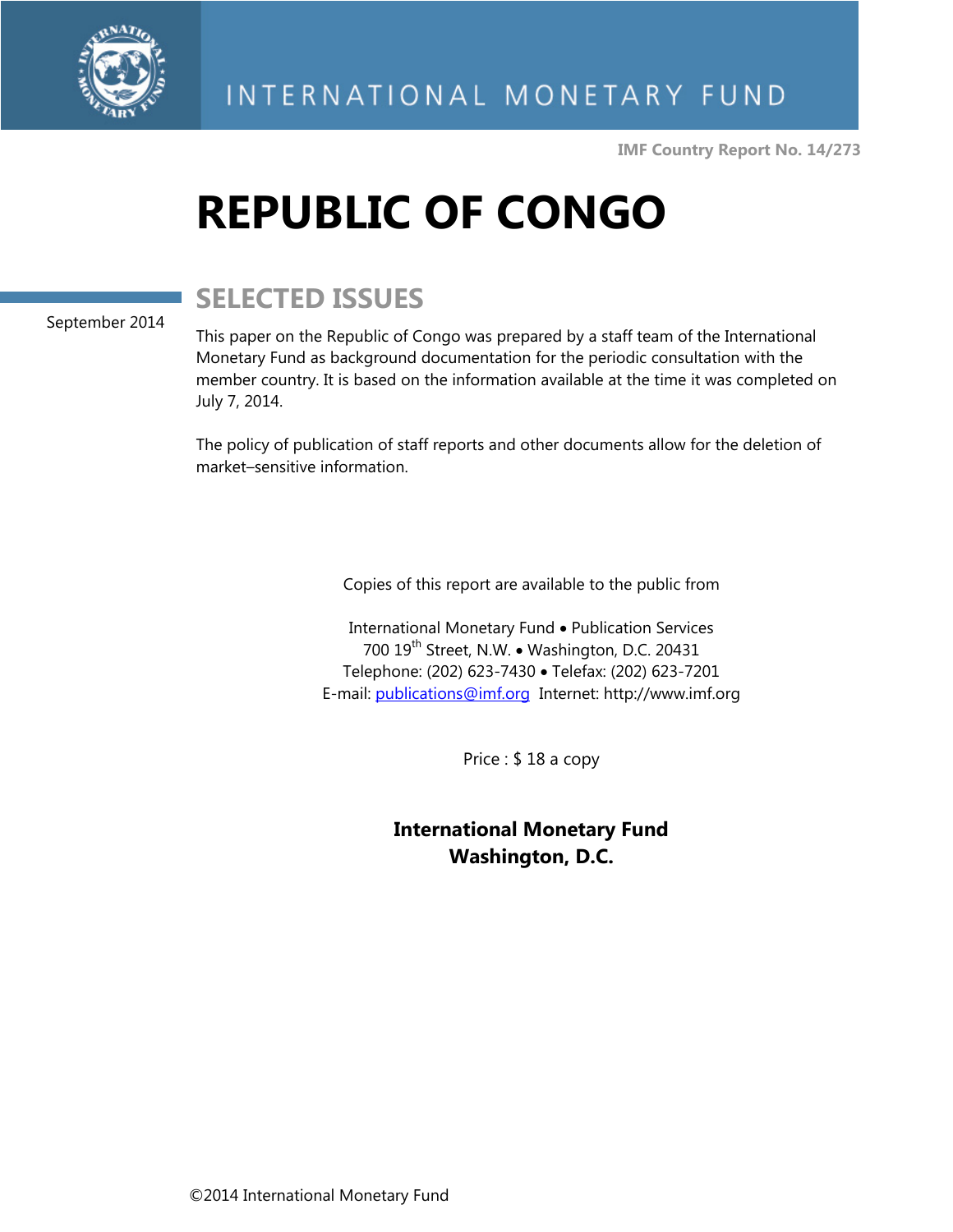

INTERNATIONAL MONETARY FUND

# **REPUBLIC OF CONGO**

July 7, 2014

**SELECTED ISSUES** 

Approved By **The African Department** 

Prepared By Adrian Alter, Matteo Ghilardi, Dalia Hakura, Rodolfo Maino, Cameron McLoughlin, Maximilien Queyranne, and Ivo Razafimahefa

# **CONTENTS**

| <b>BOX</b>                                                                                              |    |
|---------------------------------------------------------------------------------------------------------|----|
|                                                                                                         |    |
| <b>FIGURES</b>                                                                                          |    |
|                                                                                                         |    |
|                                                                                                         |    |
|                                                                                                         |    |
|                                                                                                         | 6  |
|                                                                                                         |    |
|                                                                                                         |    |
|                                                                                                         |    |
| 8. Selected Current Expenditure in 2013 (percent of non-oil GDP) ___________________________________ 13 |    |
| <b>TABLE</b>                                                                                            |    |
| 1. Impact of recent PIT reforms on the average tax rate (percentage points) _______________________6    |    |
| PUBLIC INVESTMENT, NATURAL RESOURCES AND DEBT SUSTAINABILITY ______________ 14                          |    |
|                                                                                                         | 19 |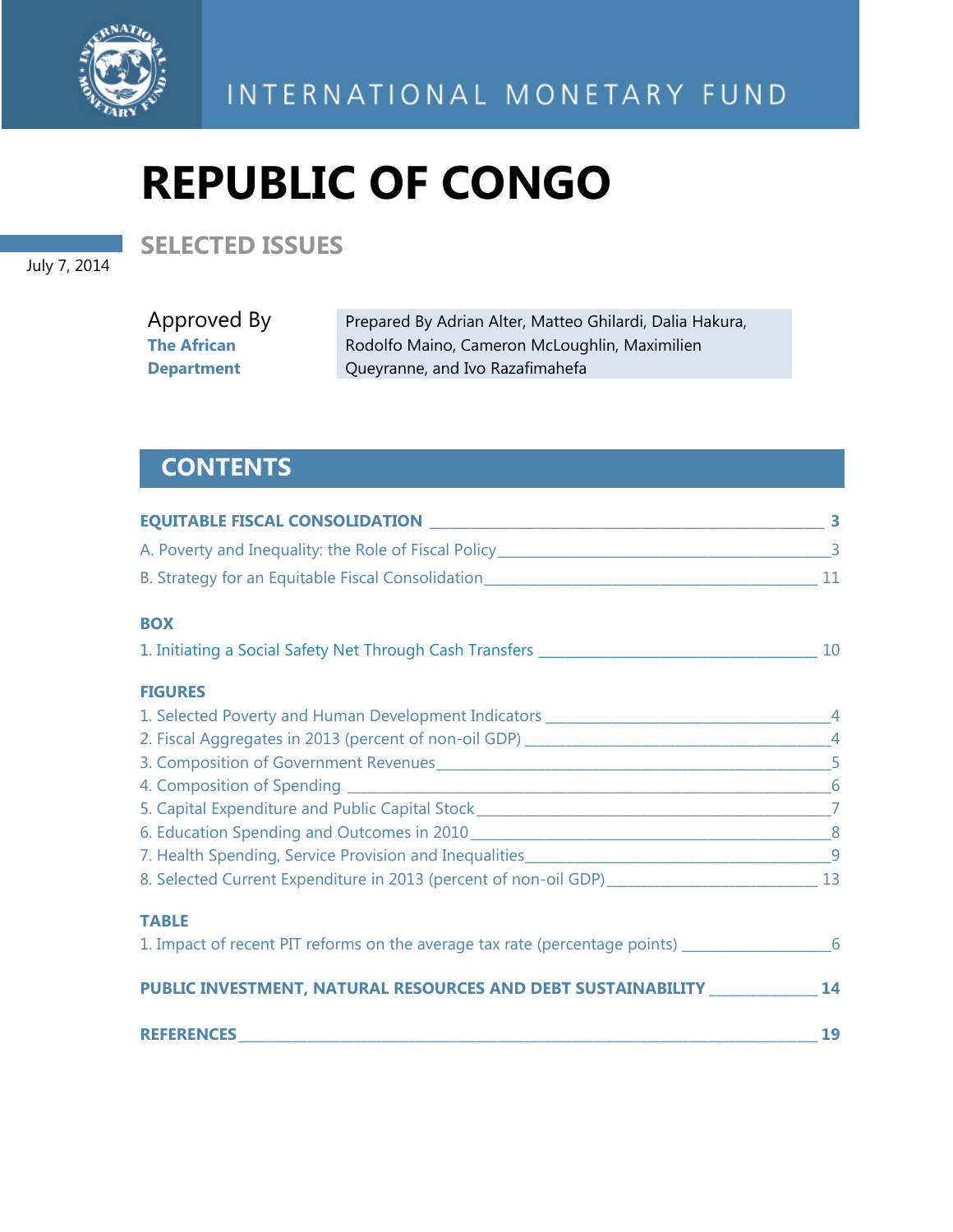#### REPUBLIC OF CONGO

#### **FIGURES**

| <b>BOX</b>     |  |
|----------------|--|
|                |  |
| <b>FIGURES</b> |  |
|                |  |
|                |  |
|                |  |
| <b>TABLE</b>   |  |
|                |  |
|                |  |
|                |  |
| <b>TABLES</b>  |  |
|                |  |
|                |  |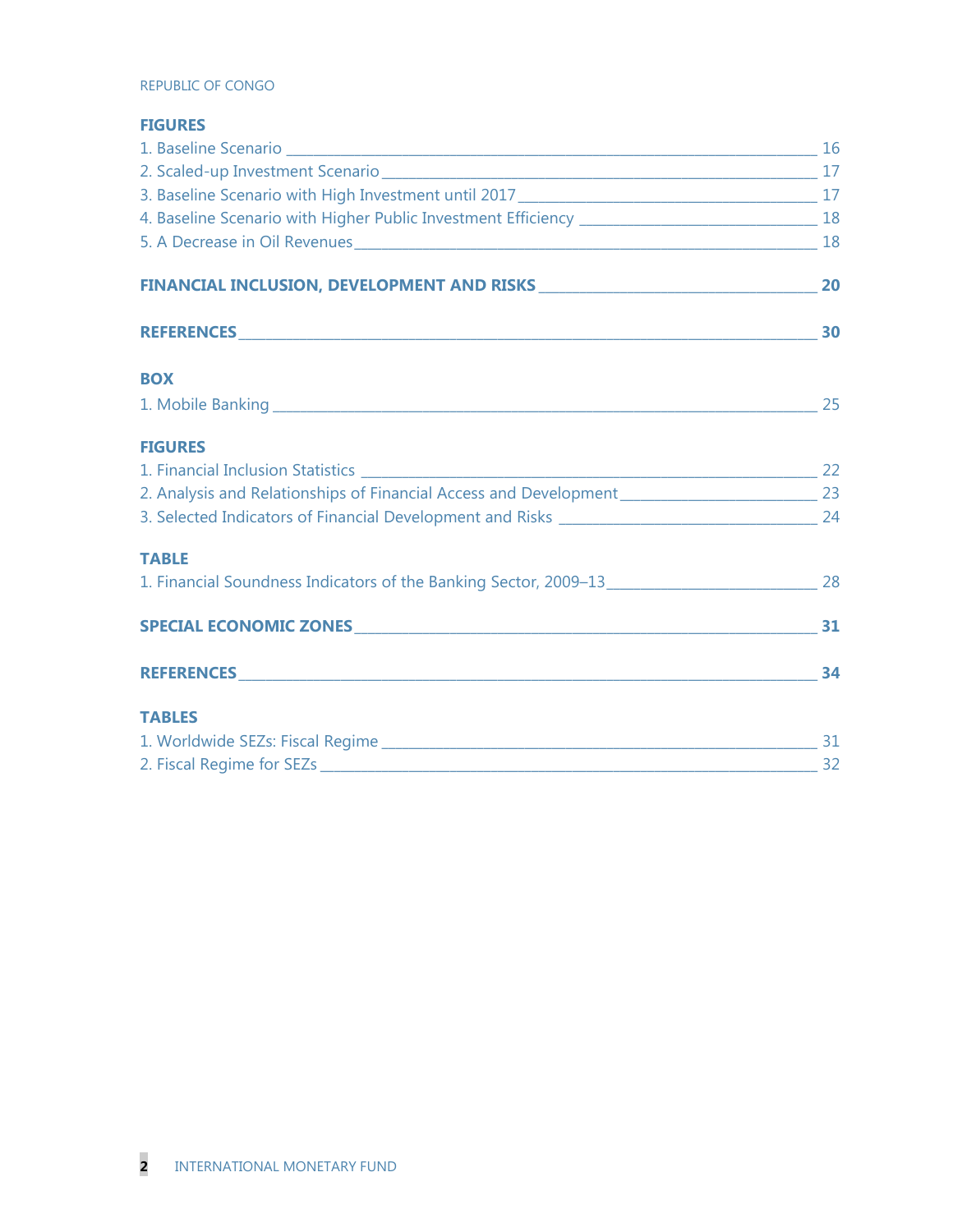## **EQUITABLE FISCAL CONSOLIDATION**<sup>1</sup>

*High levels of public spending and the depletion of oil reserves call for a fiscal adjustment in Republic of*  Congo over the medium to long term. Estimates of proven oil reserves suggest that oil revenues will decline decisively after 15 years.<sup>2</sup> Given the current very large non-oil fiscal deficit, this will have a major *impact on fiscal aggregates. Staff proposes a fiscal adjustment path that aims at halving the non-oil primary deficit to around 30 percent of non–oil GDP by 2019, with a further reduction in the medium to long term. This reduction in the non-oil deficit should be achieved first and foremost by a rationalization of spending. In addition, effort should be made to raise non-oil revenues in an equitable way. In this context, this note proposes a strategy that could mitigate the adverse effect of fiscal consolidation on inequality and poverty. The first section reviews income inequality and poverty trends, and describes the redistributive role of fiscal policy in Republic of Congo. The second section discusses how fiscal consolidation can contribute to achieving distributional objectives through tax and expenditure policy reforms.*

#### **A. Poverty and Inequality: the Role of Fiscal Policy**

-

**1. Poverty and inequality are comparatively high in Republic of Congo**. Poverty in Congo was significantly higher in 2011 compared to countries with similar GDP per capita<sup>3</sup> (Figure 1); and Congo's poverty scores are similar or higher to other Sub-Saharan African (SSA) countries with significantly lower income. While the poverty rate went down from 50.7 percent in 2005 to 46.5 percent in 2011, the number of poor increased from 1.8 to 1.9 million.<sup>4</sup> In addition, poverty is widespread in rural areas (75.6 percent) and has increased sharply from 2005 (57.4 percent), while it has significantly declined in urban areas (from 53.4 to 29.4 percent in Brazzaville). As regard inequality, the GINI coefficient for disposable income declined in Congo between 2005 and 2011, and is now equivalent to the average Sub-Saharan African (SSA) countries (0.44).<sup>5</sup> But it remains above countries with similar level of income (0.39). As a result, Republic of Congo's performance in the human development index (HDI) is significantly below the average of countries with similar GDP per capita, and has improved more slowly since 2005.

 $^1$  Prepared by Maximilien Queyranne (FAD). The author would like to thank Mario Mansour and Patrick Petit (both FAD) for very helpful suggestions.<br><sup>2</sup> Augusts readuction in 2012

Average production in 2012 and 2013 was 93 million barrels per year. After peaking at 118 million barrels in 2017, oil production is estimated to decline to about 18 million barrels by 2030.

This analysis considers countries that have a per capita GDP (in PPP US \$) between 25 percent above and 25 percent below that of Republic of Republic of Congo. The analysis in this note is based upon internationally comparable data, for which the latest observation is 2011 or 2012.

<sup>&</sup>lt;sup>4</sup> The Republic of Congo's population grew at an annual average rate of 3 percent over the same period.<br><sup>5</sup> The latest international CINI as efficient qualible is for 2005. For comparative analysis the 2011 finus us

 $<sup>5</sup>$  The latest international GINI coefficient available is for 2005. For comparative analysis, the 2011 figure was estimated</sup> by applying the percentage point improvement between 2005 and 2011 taken from the national household survey, for which the GINI coefficient went down from 42 to 0.39 over this period.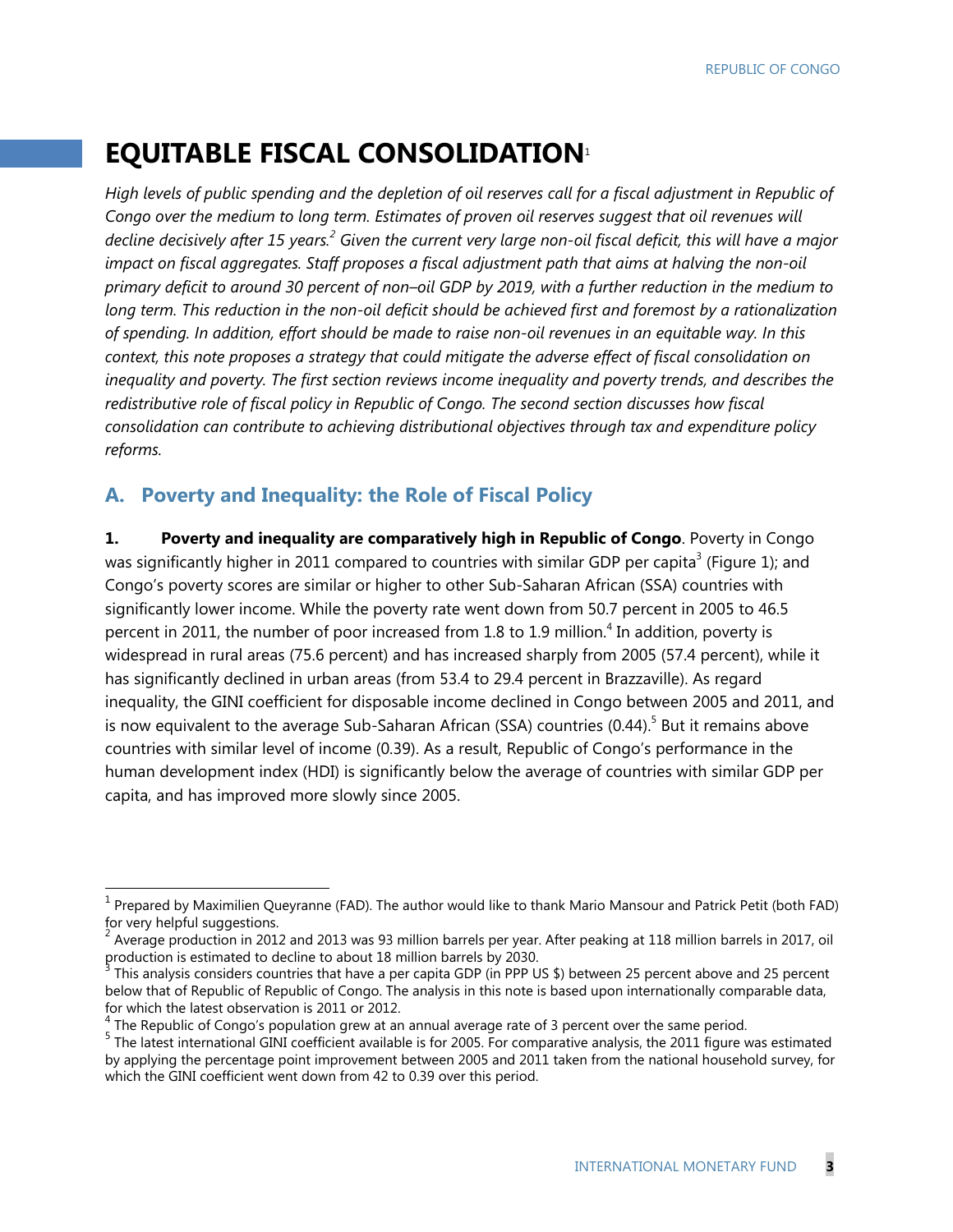

#### **2. Total government revenue and spending are particularly high in Republic of Congo.**

Total government revenue represented 111.7 percent of non-oil GDP in 2013, significantly above most oil exporting LICs (Figure 2). Oil revenue accrued for almost 75 percent of government revenue (at 34.5 percent of GDP). As a result, total government spending was also significantly higher than comparators, with the exception of Equatorial Guinea.



**3. However, the low level of tax revenue significantly reduces the redistributive role of tax policy.** Tax revenue accounted for only 6.7 percent of GDP in 2010, much lower than the average SSA countries (17.9 percent), and countries with comparable income level (23.4 percent). Hence, tax policy can only play a marginal role in achieving redistributive goals in Republic of Congo. In addition, the tax structure in Republic of Congo favors consumption taxes, which are less progressive than income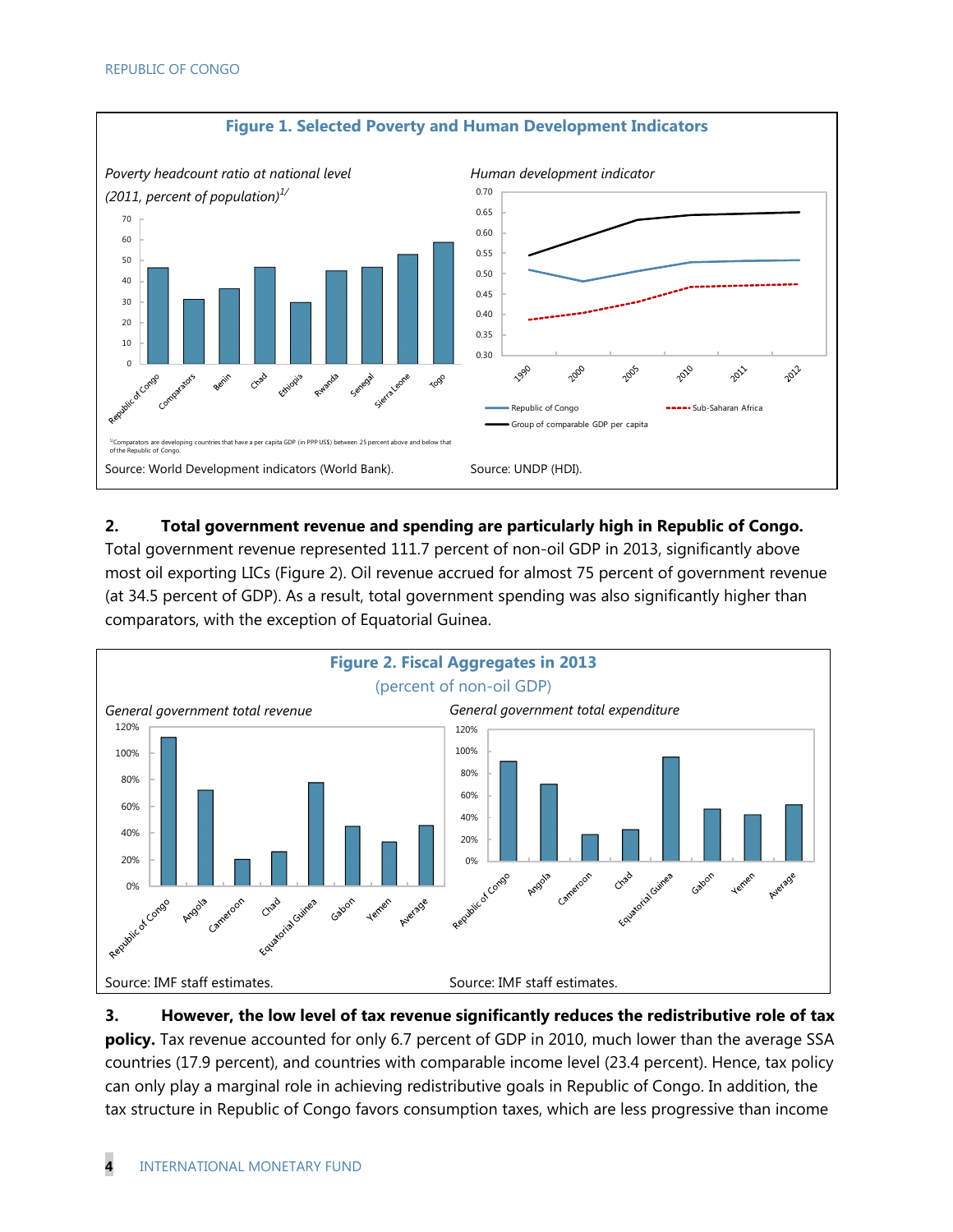

and wealth-related taxes. Income tax and property tax revenues (classified as other taxes) are particularly limited in Republic of Congo, even compared to other SSA countries.

#### **4. Recent personal income tax (PIT) reforms have not strengthened its progressivity.** The

government reformed the PIT in 2011 and 2013, by reducing the rate of each bracket by 5 percentage points (except for the first bracket which was maintained at 1 percent), and increasing the four lower brackets.<sup>6</sup> Staff estimates that this reform is mostly regressive, as its benefits will accrue more to higher income families, and single people with intermediate level of income (Table 1). These results reflect (i) the larger impact of the reduction of the tax rates than the increase of the lowest brackets, which benefits more low income households; (ii) the large tax allowance on salary income and the family tax system, as they are proportional to income.

**5. Social spending was marginal in 2010, and largely crowded out by significant energy subsidies.** Social spending was much lower than most SSA countries, and countries with similar income levels. In Republic of Congo, fuel subsidies were higher in 2010 (3.59 percent GDP) than aggregate spending on education, health, and social protection (2.51 percent GDP), and significantly larger than in the SSA region (1.38 percent). Large fuel subsidies may reflect the desire to share the country's oil wealth through the provision of petroleum products at below the international market prices, even if refined oil is imported. But such subsidies have a large fiscal cost and crowd out social spending. Fuel subsidies are usually poorly targeted, and benefits accrue mostly to higher-income groups, because they consume the most. In SSA, 44.2 percent of benefits from fuel subsidies in 2010 accrued to the richest 20 percent of the population, while the poorest 20 percent only received 7.8 percent (Arze del Granado, Coady and Gillingham, 2010). 

 $\overline{a}$ 

 $^6$  Tax brackets are as follow (2014 budget act): 1% (0-0.46 million CFA), 10% (0.46– 1 million CFA), 25% (1–3 million CFA), 40% (3 to 8 million CFA), and 45% (+8 million CFA).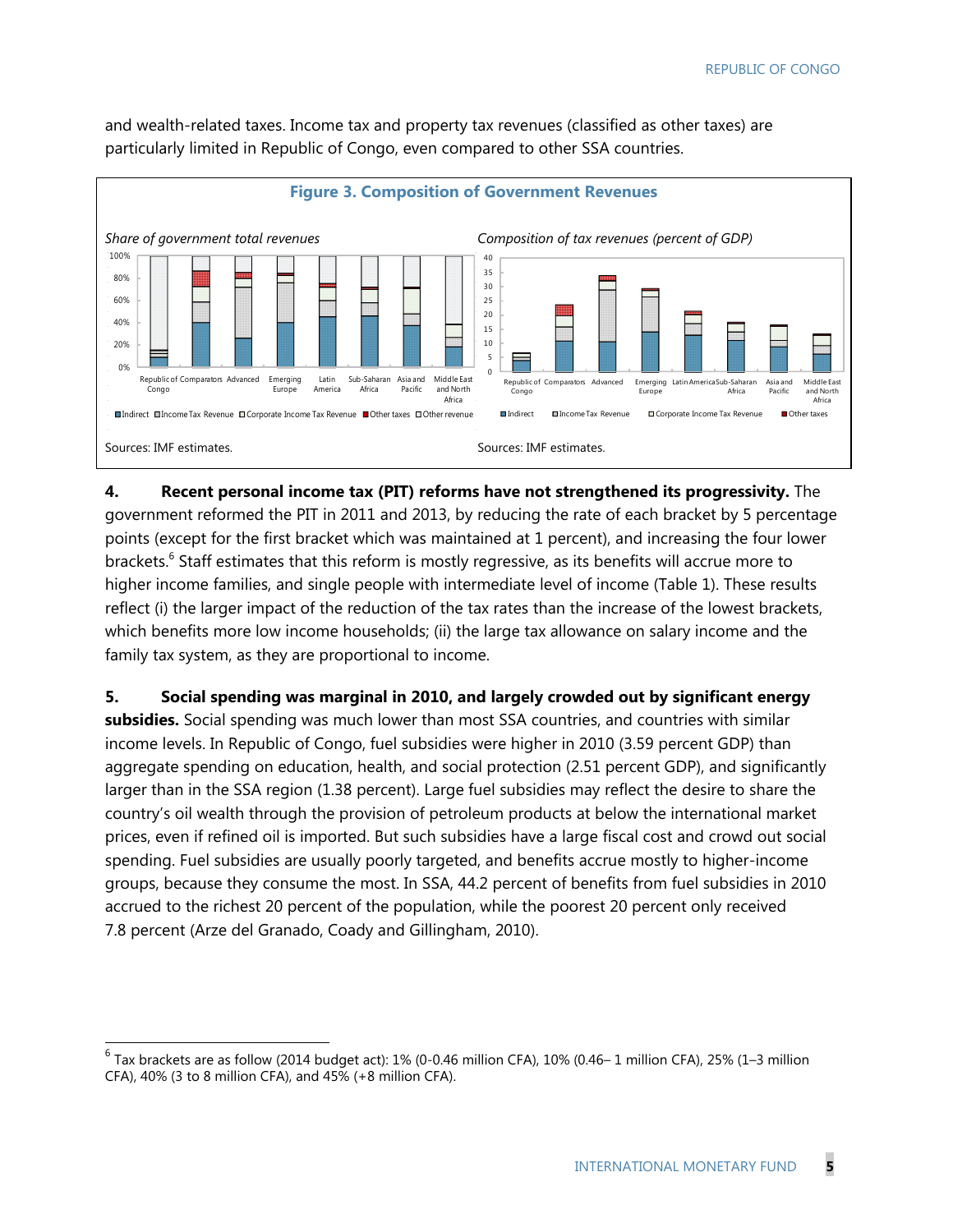| Table 1. Impact of recent PIT reforms on the average tax rate<br>(percentage points) |                                                          |                                                                   |                                                                   |  |
|--------------------------------------------------------------------------------------|----------------------------------------------------------|-------------------------------------------------------------------|-------------------------------------------------------------------|--|
| Taxable Income levels<br>(FCFA)                                                      | Change of the average<br>tax rate for a single<br>person | Change of the average<br>tax rate for a family<br>with 2 children | Change of the average<br>tax rate for a family<br>with 2 children |  |
| 232,000                                                                              | 0                                                        | 0                                                                 | 0                                                                 |  |
| 732,000                                                                              | 5.8                                                      | 0                                                                 | 0                                                                 |  |
| 2,000,000                                                                            | 6.2                                                      | 6.1                                                               | 5.6                                                               |  |
| 5,500,000                                                                            | 6.2                                                      | 6.4                                                               | 7.2                                                               |  |
| 15,000,000                                                                           | 4.8                                                      | 6.4                                                               | 7.2                                                               |  |
| Source: IMF estimates.                                                               |                                                          |                                                                   |                                                                   |  |

# **Table 1. Impact of recent PIT reforms on the average tax rate**

#### **6. The government has sharply stepped up its investment to address infrastructure gaps.**

Public capital spending has risen from 6.1 percent of GDP in 2006, to 18.8 percent in 2010 (Figure 5). As a result, the public capital stock in Republic of Congo has increased since 2006, and was significantly higher than comparators (GDP per capita) in 2011, as well as oil exporting low income countries (LICs, $^7$  Figure 5). According to the National Development Plan, the vast majority of capital spending for the period 2012–16 is to be allocated to infrastructure (51.7 percent in 2014) and economic development (16.7 percent). However, the share of capital expenditure allocated to social development should be raised from 11.7 percent to 16.7 in 2014. According to the 2014 budget act, social ministries are to receive around 14 percent of government capital expenditure.



<sup>7</sup> Cameroon, Chad, Sudan, Vietnam, Yemen.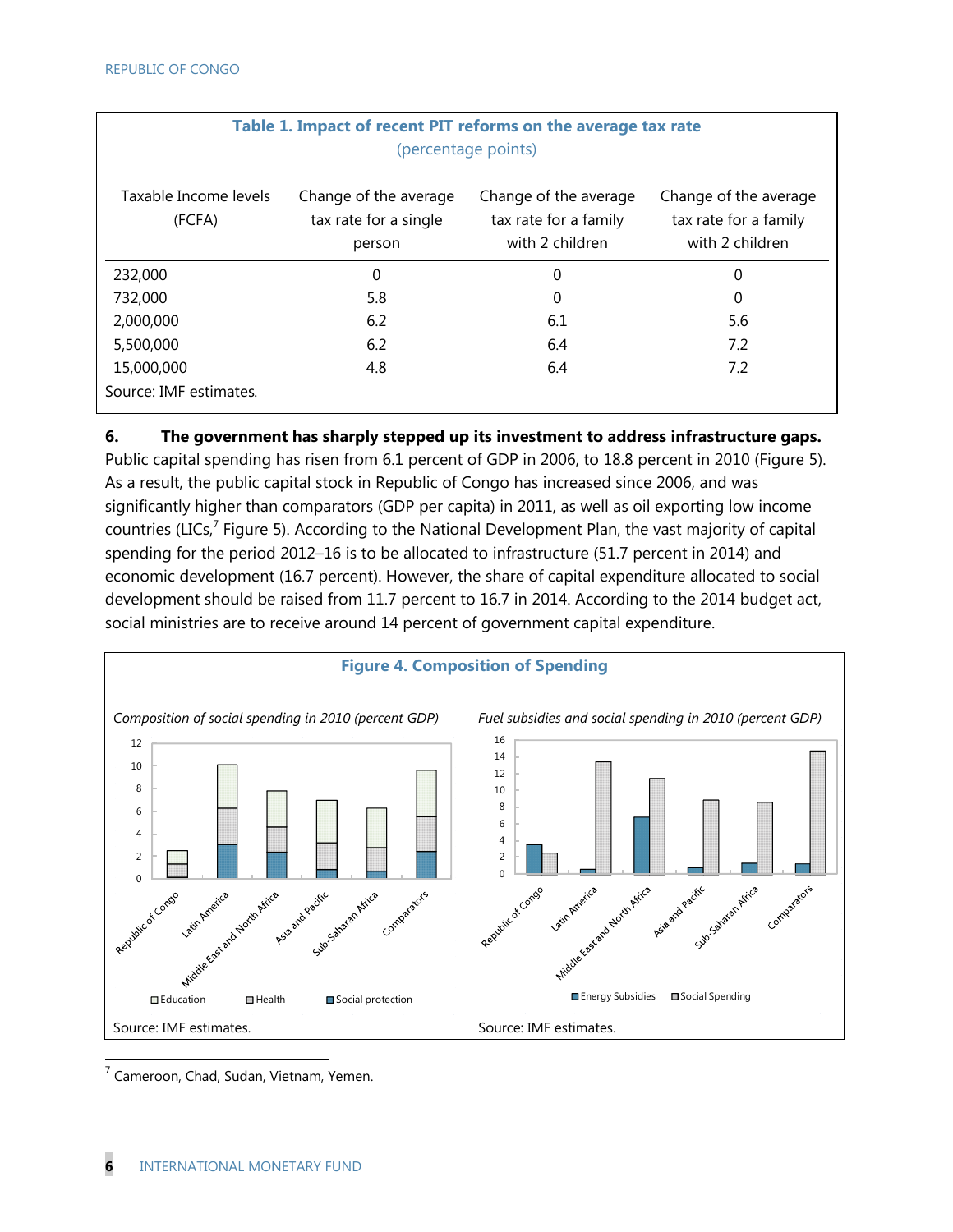

**7. Recently education spending and service provision have increased significantly.** Public resources allocated to the education sector were limited in 2010 compared with other SSA countries and countries in the same range of income level (Figure 6). In addition, the composition of education spending was somewhat regressive. Primary education tends to be more progressive, as lower income groups have a larger access to this level of education. But the share of expenditure allocated to secondary and tertiary education in Republic of Congo was higher than in countries with a comparable income level. In addition, although Congo was performing comparatively well as regards the gross enrollment rate, the average class size in 2010 was significantly higher than countries with comparable GDP per capita, raising questions about service quality. Cognizant of these weaknesses, the government has progressively increased its education spending. The share of the budget allocated to the education ministries has risen from 6.1 percent in 2012 to 8.9 percent in 2014, with a nominal increase of 57 percent over the same period.

**8. Health spending and in-kind services have been insufficient to compensate large income and geographical inequalities**. In 2010, health spending in Republic of Congo was among the lowest in SSA (Figure 7). As a result, the country's reliance on out-of-pocket spending, at 64 percent of total health financing, was amongst the highest in SSA region, according to the World Bank. Service provision is insufficient and access to healthcare professionals limited, particularly in rural regions, which are also the poorest. Health inequalities are high, with households in the lowest 20 percent of the income distribution suffering from significantly higher child mortality rates than the richest 20 percent.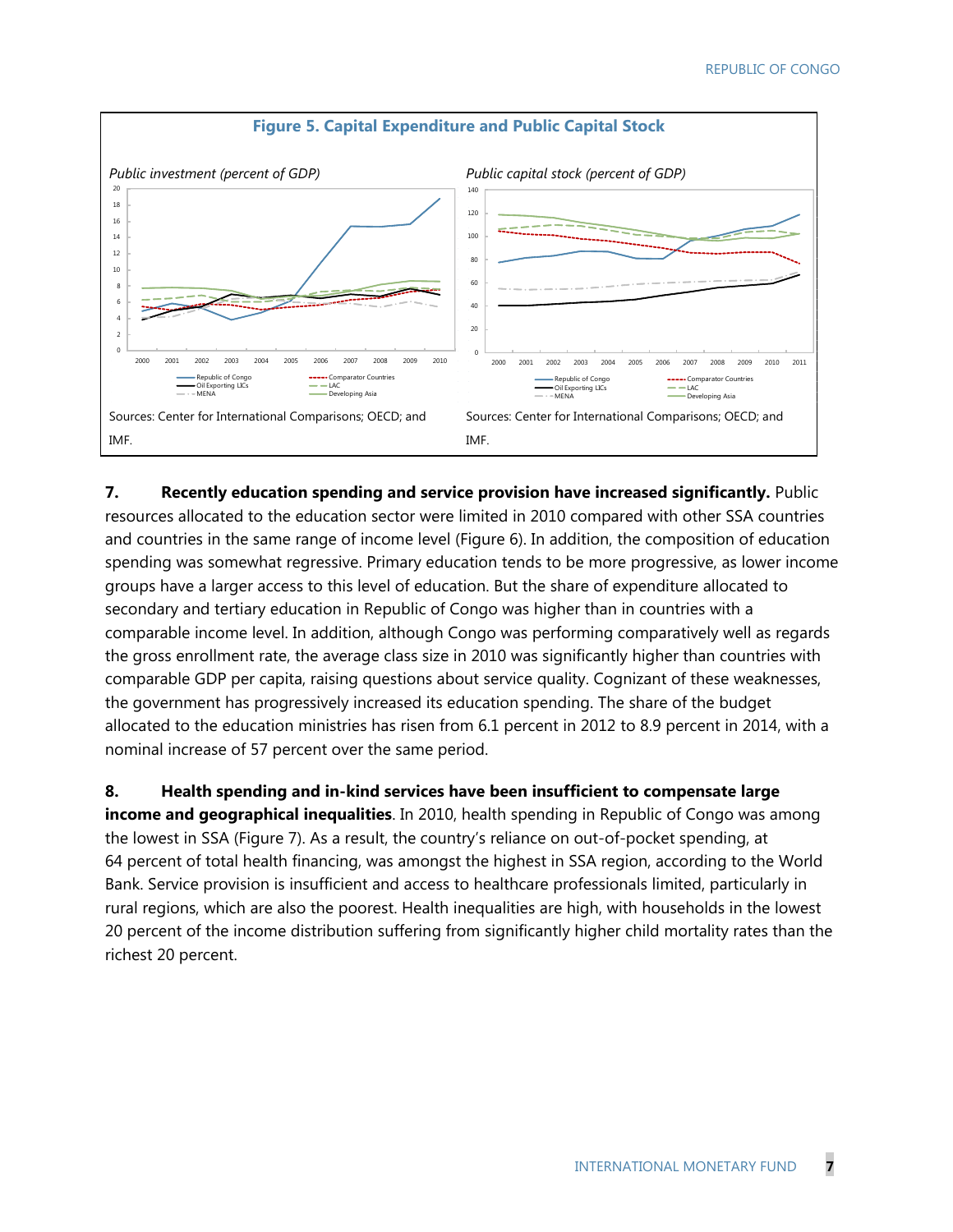

#### **Figure 6. Education Spending and Outcomes in 2010**

#### **9. The government has committed to implementing a system of universal healthcare**

**insurance**. While budget allocations have increased for the education sector, they decreased for the Ministry of Health between 2012 and 2014 both in nominal terms (by 1.6 percent), and as a share of total budget spending (by 1.3 percentage points). However, the government is expected to spend USD 100 million over the next five years, with the aim of implementing a universal health coverage scheme, with World Bank support. This program would include fee waivers for the poorest households, as well as free service provision. Its financing is yet to be determined and will depend on funding from households' contribution and government subsidies to the poorest households.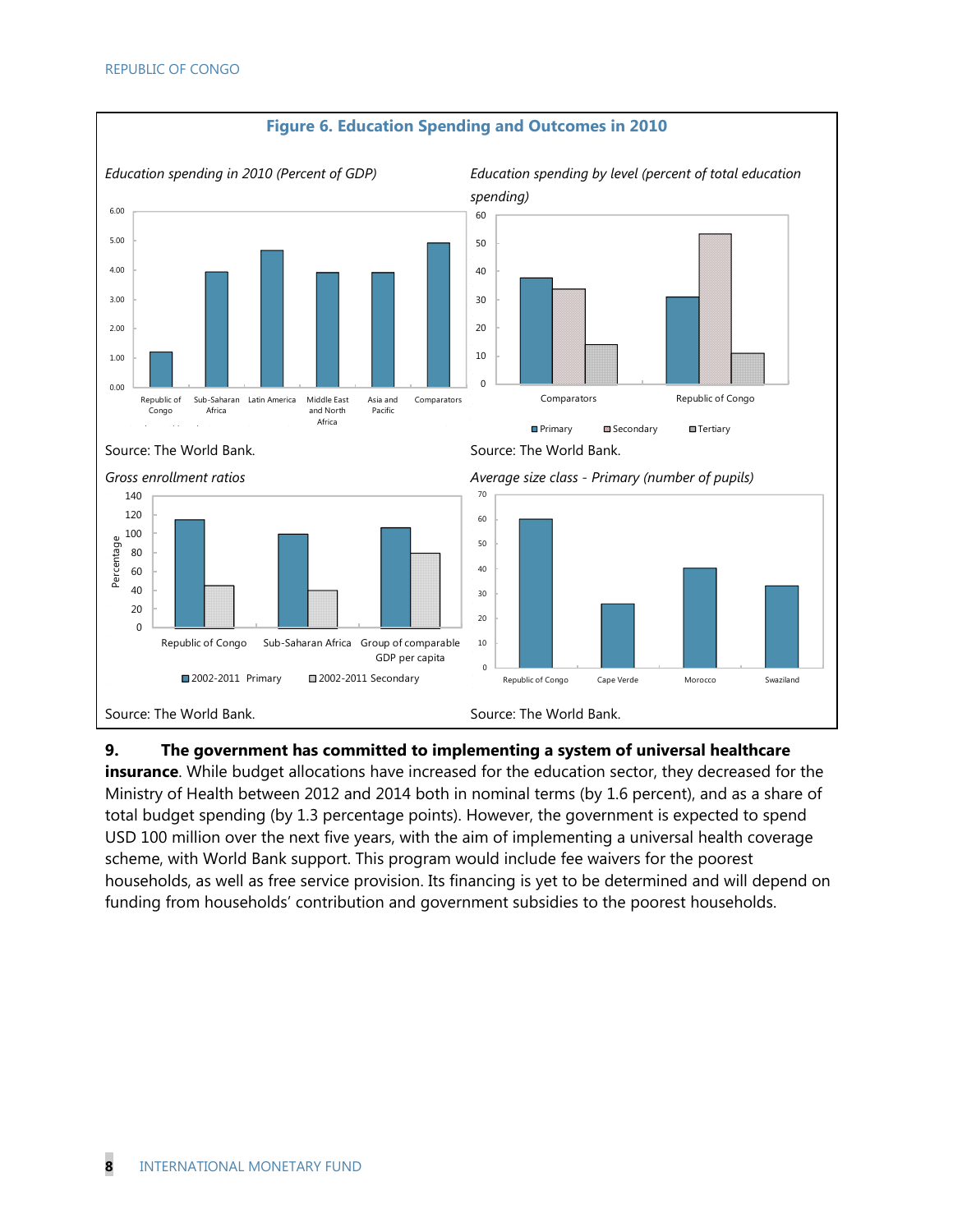

**10. Republic of Congo has also started implementing social safety net programs.** Spending on safety nets in Africa has increased since 2005 on the back of food and financial crises, and increasing donor support in this area.<sup>8</sup> Congo has started late in comparison to other SSA countries, but is now preparing programs that provide transitory income generating activities for the unemployed youth, labor intensive work, self-employment and rural employment programs. In addition, a pilot conditional cash transfer program (Lisungi project) is being rolled out for 5000 poor households and 1000 elderly. The cost of expanding this program at a national scale is estimated at around 1 percent of GDP (Box 1).

 $\overline{a}$ 

 $^8$  See The World Bank, "Reducing Poverty and Investing in People, the New Role of Safety Nets Program in Africa", 2014.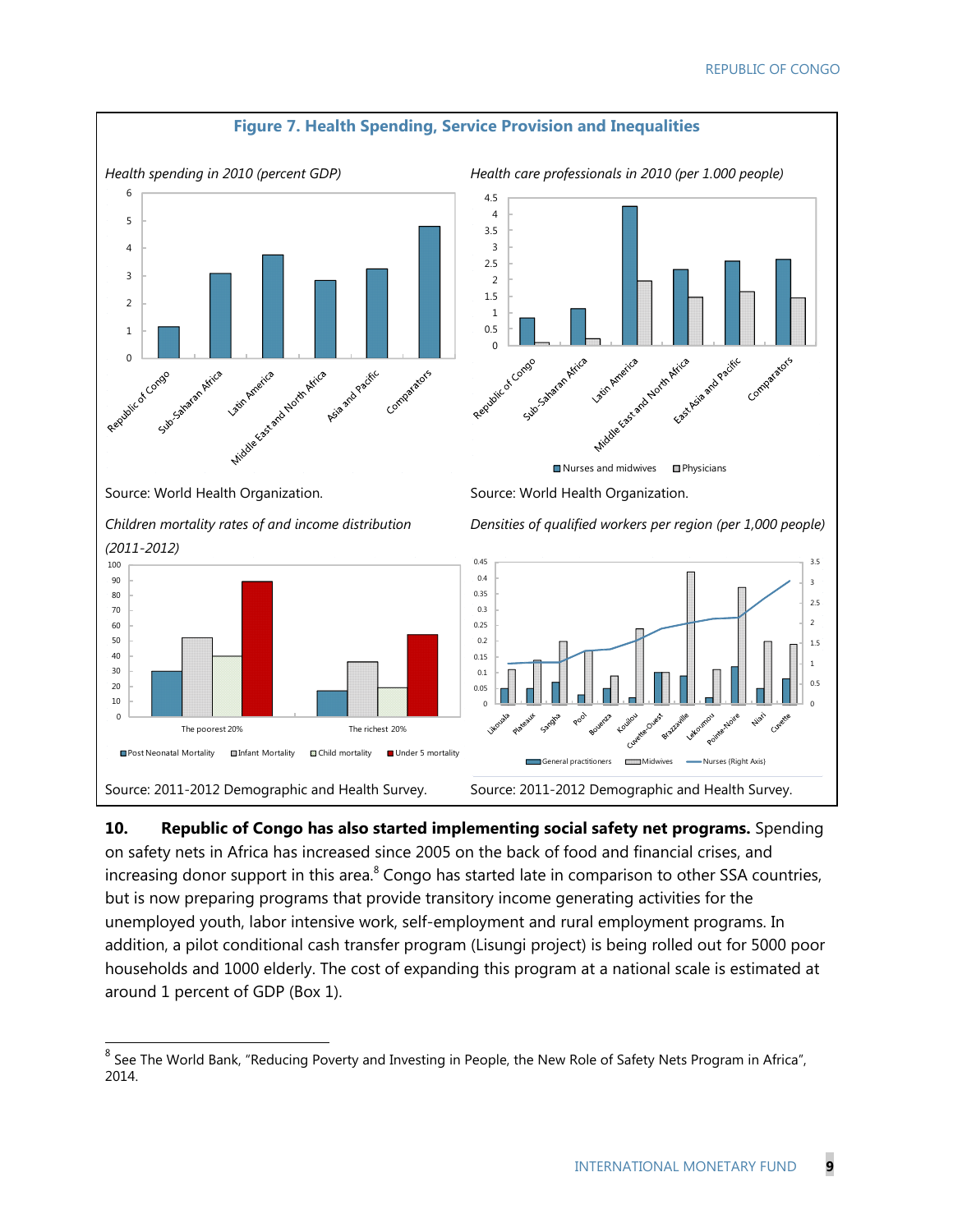#### **Box 1. Initiating a Social Safety Net Through Cash Transfers**

**To address the challenges of high poverty and inequality, the Republic of Congo government is focusing on the development of a social safety net targeted at the poor and vulnerable groups.** In its initial phase the four-year social safety net program (known as "the Lisungi project") would entail conditional cash transfers to 5,000 poor families and 1000 individuals of over 60 years of age in three areas (Brazzaville, Pointe-Noire, and Cuvette). Eligible households are those living below the food poverty line and that have at least one child (between the ages of 0 and 14 years) or an elderly person. Transfers to the households would be subject to conditions related to continuous schooling of children and regular health checks for all household members. The program would be monitored and evaluated regularly. Depending on its effectiveness, the program's coverage would be expanded to all eligible households in 2016.

**The conditional cash transfer program is expected to improve the Republic of Congo's social and economic indicators in three ways.** First, the cash transfers would reduce current poverty. The cash transfers would reach families that do not directly benefit from economic growth. Second, because they are conditional on education and health spending, they should have a positive impact on school enrollment rates and on child nutrition, thereby improving human capital. Finally, the transfers would improve household productivity by helping families to invest in economic activities and to gain access to microcredit because of the collateral provided by the cash transfers, and, thereby, boost employment and social cohesion.

**The Lisungi project mimicks similar programs in other countries, such as Brazil, Mexico, Colombia, Ghana, Niger and Kenya.** The success of these programs has depended on the quality of the management information system and the direct and regular payments to recipients.

**An impact analysis carried out by the World Bank suggests that the cash transfer program could have a significant impact on poverty and inequality in the Republic of Congo**. It is expected that the Congolese poverty rate would decline from 46.5 percent in 2011 to 38.9 percent--3.9 percentage points above the MDG1 goal (35 percent by 2015) if the program were to operate at a national scale. The Gini index of inequality would also drop between 8 and 11.8 percent. Applying the program on a national scale, involving payments of CFAF 20,000–25,000 on average per month to all of the poorest households with children and/or elderly in the country, would cost around 1 percent of GDP or about 2 percent of public expenditure.

Prepared by Dalia Hakura based on the World Bank 2013 *Congo, Republic of - LISUNGI Safety Nets Project report*; Available at: http://documents.worldbank.org/curated/en/2013/12/18794003/congo-republic-lisungi-safety-netsproject.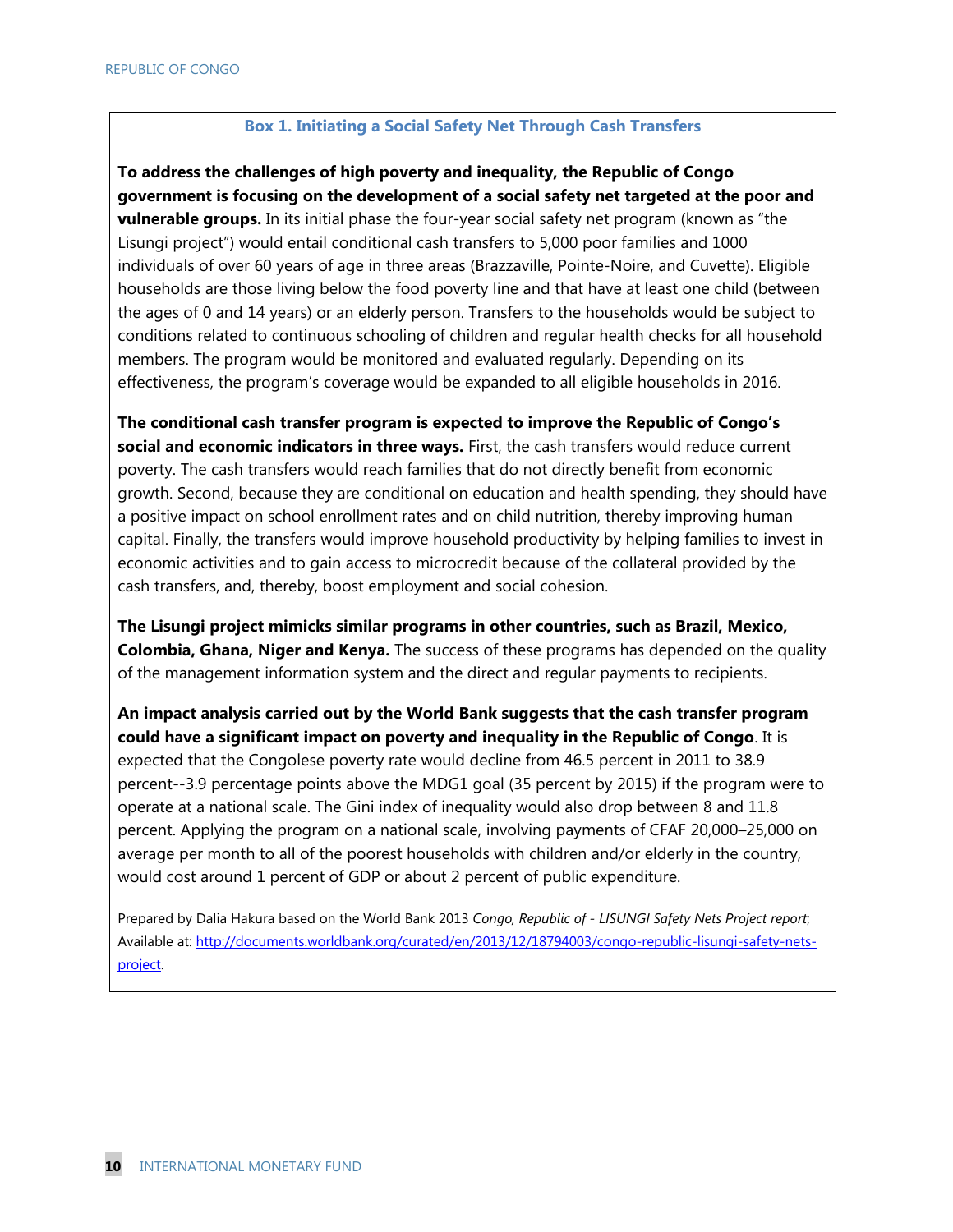#### **B. Strategy for an Equitable Fiscal Consolidation**

#### **11. Fiscal consolidation should be based on progressive tax and spending measures, in**

**order to protect vulnerable households during adjustment.** In LICs, while fiscal adjustment can have an adverse effect on employment and inequality in the short term, this effect may be reversed in the long term. Inequality and unemployment may even decline over the longer term if fiscal adjustment helps bring down inflation—which is damaging to the poor—or corrects macroeconomic imbalances that are hindering growth. And as spending in developing economies is generally not progressive, cutting such spending can ensure fiscal consolidation while avoiding a surge in inequality.<sup>9</sup> Hence, fiscal policy should aim at balancing the provision of much needed public services with fiscal sustainability, through tax revenue mobilization, and prioritization of spending. Fiscal consolidation should be based on progressive tax and spending measures, in order to protect vulnerable households during adjustment. The government should not resort to across-the board spending cuts, which can hurt low-income groups. It should rather focus on improving the composition and efficiency of spending, to prevent that spending restraint affects the quantity or quality of basic services.

**12. A better-functioning PIT system would enhance tax progressivity.** Strengthening the PIT yield can raise the tax ratio while strengthening progressivity. Implementing a zero-tax bracket for the lowest incomes would both simplify revenue administration and enhance tax progression. Rationalizing tax deductions is also needed, as they accrue disproportionally to the rich, and lead to significant revenue losses. Large tax allowances on salary income should be abolished, and be further reduced for professional expenses. The family tax system benefits based on the number of dependents (*quotient familial*) is a major hindrance to equity of the income tax, as it favors large highincome families, and should be replaced by a fixed tax credit that is the same for all taxpayers. In addition, there is no need for a tax incentive to increase the fertility rate in Republic of Congo which is among the highest in the world. Deductions for mortgage interest or for capital income should also be abolished, as only high income households are able to access banking loans or receive financial earnings.

13. **Develop property taxes.** There is a large scope for increasing this tax in Republic of Congo. This reform could have a significant redistributive impact. To make it progressive, the tax could exclude the permanent residence below a certain threshold, to prevent the taxation of low income households. Property tax could be implemented gradually, as it requires a reliable land registry, as well as the administrative capacity to manage it.

**14. Minimize the use of VAT reduced rates and exemptions.** Achieving redistributive objectives through consumption taxes usually proves to be costly. As the rich generally spend more in absolute terms, they tend to benefit more from exemptions or reduced VAT rates. Congo extensively uses these instruments for necessities, in particular on a large variety of food products and agriculture

<sup>&</sup>lt;sup>9</sup> IMF, "Fiscal Policy and Income Inequality", January 23, 2014.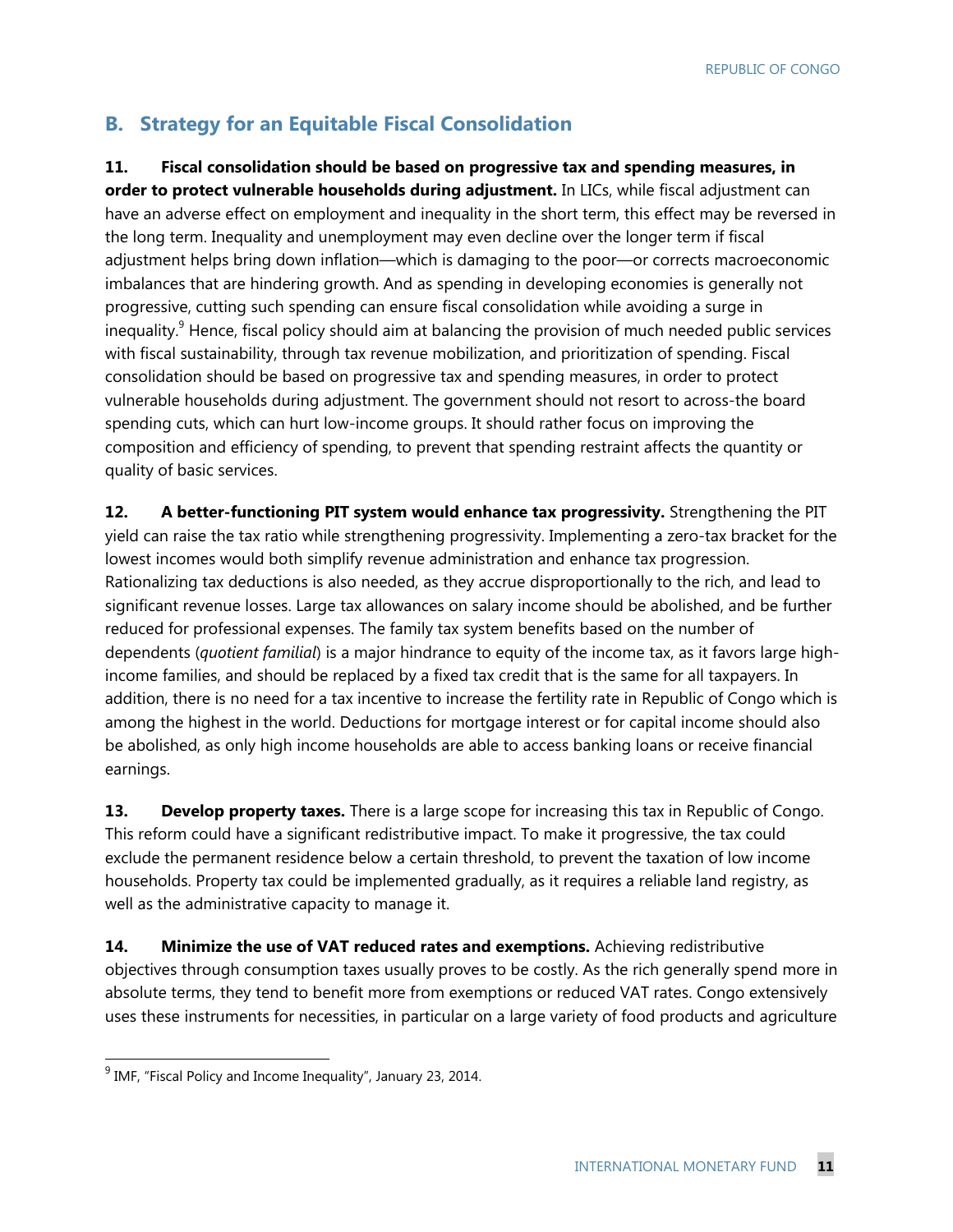#### REPUBLIC OF CONGO

inputs. An exemption for electricity and water consumption also exists, which is particularly regressive as only 37.8 percent of the population had access to electricity in 2011. Reducing the list of goods exempted or benefiting from reduced VAT rates would help raise revenues which could be used to increase targeted social transfers, administrative capacity permitting.

**15. As regard expenditure rationalization, the government should aim at cutting general subsidies.** Reducing or abolishing fuel subsidies would create fiscal space for social spending. It would improve the progressivity of public spending, as higher income households consume more petroleum products. However, it would have a negative impact on the poorest households, as energy consumption represents a large share of their total consumption. Implementing this reform gradually and compensating vulnerable households would be critical to success.<sup>10</sup> In particular, targeted interventions on vulnerable households, through conditional cash transfers would be needed. But designing such programs requires significantly improving data transparency and reliability in Republic of Congo for informed policy decision making. Other mitigating measures can for example take the form of subsidies for public transportation.

**16. Containing the public wage bill and spending on goods and services could provide additional fiscal space for social spending.** Purchase of goods and services (9.8 percent of non oil GDP) is particularly high in Republic of Congo in comparison to the average of oil exporting LICs (6.9 percent), and other CEMAC countries (excluding Gabon). Some expenditure rationalization is needed in this area. The wage bill in Congo (9.8 percent of non-oil GDP) is also higher than most other CEMAC countries. Progressive containment of the wage bill would help create fiscal space for social spending. The strategy should aim at ensuring an adequate level of recruitment in the health and education sectors, while reducing hiring in non priority sectors, using natural attrition.

**17. A change in the composition and level of public investment could also provide room for additional social spending.** The capital stock accumulated in Republic of Congo by 2011 was significantly higher than countries with similar income level, and almost twice the average stock of oil exporting LICs. In addition, capital spending pressures will increase with the organization of the 2015 All-Africa Games in Congo. The proposed long term path aims at stabilizing the capital stock to GDP ratio at its 2011 level. The composition of public investment, which was largely concentrated on infrastructure, could also be geared toward social sectors to improve service provision. This approach will require evaluating current expenditure needs associated with the increase in education and health infrastructure.

 $\overline{a}$ 

 $^{10}$  See IMF, African Department Report 13/2,Energy Reform in Sub-Saharan Africa, Experience and Lessons,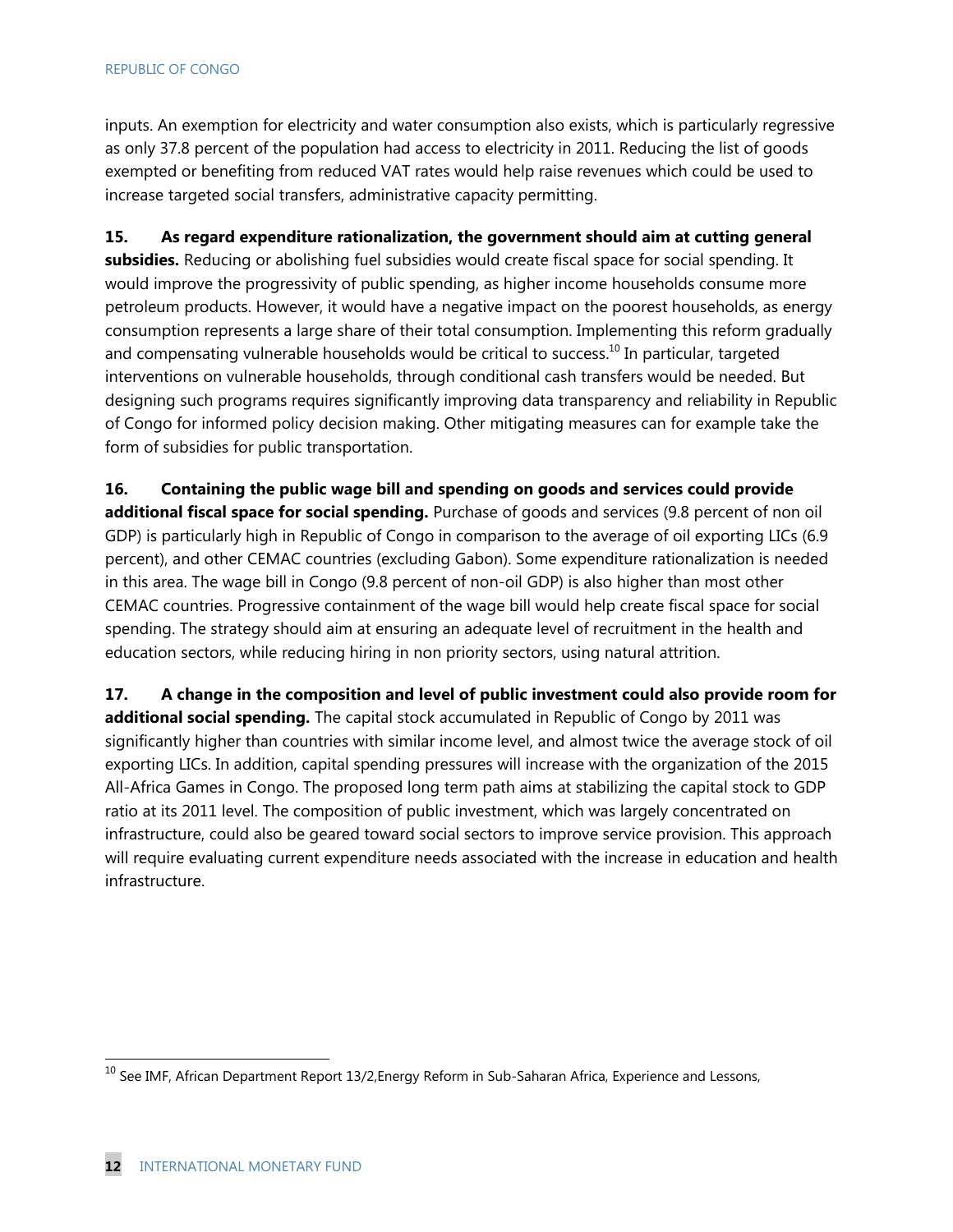

**18. Improving access to in-kind services by low-income groups would help reduce poverty and inequalities, and boost growth in the long run.** In the education sector, the government should aim at prioritizing spending on primary schools, and improving service quality, in particular through the recruitment of additional teachers to close large staffing gaps (estimated at 14,000 teachers by the Primary National Education Council). In the health sector, the fiscal costs of the introduction of universal health coverage should be carefully assessed. The implementation should be sequenced, in order to increase progressively households' coverage while mitigating the impact on fiscal aggregates. Plans should be made in particular to determine the level of noncontributory coverage, in order to protect population groups unable to afford the cost of the insurance, while containing the fiscal costs. Progressivity should also be embedded in the design of social contributions to finance this healthcare scheme, as a flat price would weight disproportionally on the less well off. And in order to reduce poverty and inequality, this scheme should focus on expanding access to a broad package of essential health services for poor household; reducing health copayment and user charges for low income-household; and ensuring access to health care facilities and professional, particularly in rural areas.

**19. Ensure adequate design of new social safety nets.** As Republic of Congo is in the initial steps of designing new safety net programs, it should be mindful of design and implementation shortcomings which have been observed in other LICs. In particular, Congo should avoid fragmenting and duplicating small social programs, prevent bad targeting which can cause substantial leakages to non-poor households, and result in insufficient benefits levels for the most vulnerable people.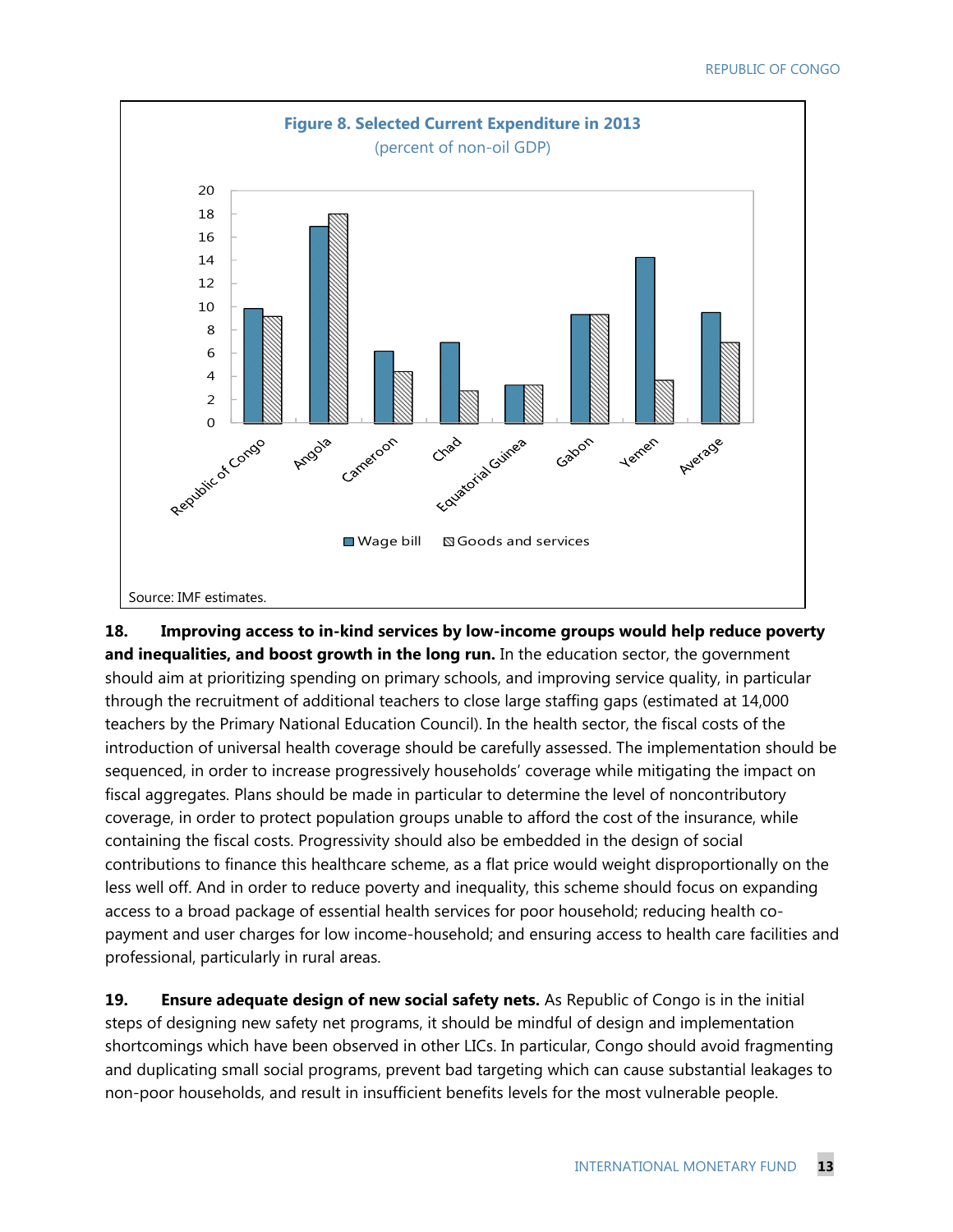# **PUBLIC INVESTMENT, NATURAL RESOURCES AND DEBT**  SUSTAINABILITY<sup>11</sup>

*The Republic of Congo's projected decline in oil revenue poses a challenge for the design of public investment paths that can foster economic growth while ensuring fiscal and debt sustainability. This note applies the Debt, Investment, Growth and Natural Resources (DIGNAR) model developed by the IMF's Research Department to analyze this issue. The model simulations highlight the importance of a prudent approach to public investment.* 

**20. The Republic of Congo's economy is heavily dependent on oil**. Currently, oil production accounts for 58 percent of GDP, oil exports account for 78 percent of exports, and the government's revenues from oil represent 74 percent of total fiscal revenues. The government is drawing on its oil revenues to implement an ambitious investment plan to develop the economy and address social and infrastructure gaps.

**21. While oil revenues can help accelerate the Republic of Congo's development, the expected decline in oil production will lead to declining government revenue from oil over the medium term to the point that these revenues will be relatively insignificant by the early 2030s**. The projected decline poses challenges in terms of designing sustainable public investment paths that can be properly financed and which allow a build up of savings that could support government spending in the post-oil era. This becomes of crucial importance given the current high level of government spending, concerns about the absorptive and implementation capacity of government spending, and spending pressures related to the hosting of the All-Africa Games in Brazzaville in 2015 and the 2016 presidential elections

**22. The Debt, Investment, Growth and Natural Resources (DIGNAR) model provides a framework to analyze the feasibility of public investment plans such as the one proposed by the Congolese authorities.** The model is designed to analyze the nexus between natural resources revenues management, public investment, and public debt. The analytical framework is based on Buffie et al. (2012), Berg et al. (2013) and Melina et al. (2014) and includes a natural resource sector, investment efficiency, limited absorptive capacity, Dutch disease, and a detailed fiscal specification reflecting the operation of fiscal buffers. Taking resource revenues and public investment policy as given, the framework can simulate the macroeconomic outcomes of investing resource revenue, accounting for the investment-growth linkage and the feedback effect on non-resource revenue.

**23. The DIGNAR model provides a stylized representation of a small open economy with oil production and public investment needs like the Congolese economy**. The particular features of the model are:

1

<sup>&</sup>lt;sup>11</sup> Prepared by Matteo Ghilardi (RES/SPR).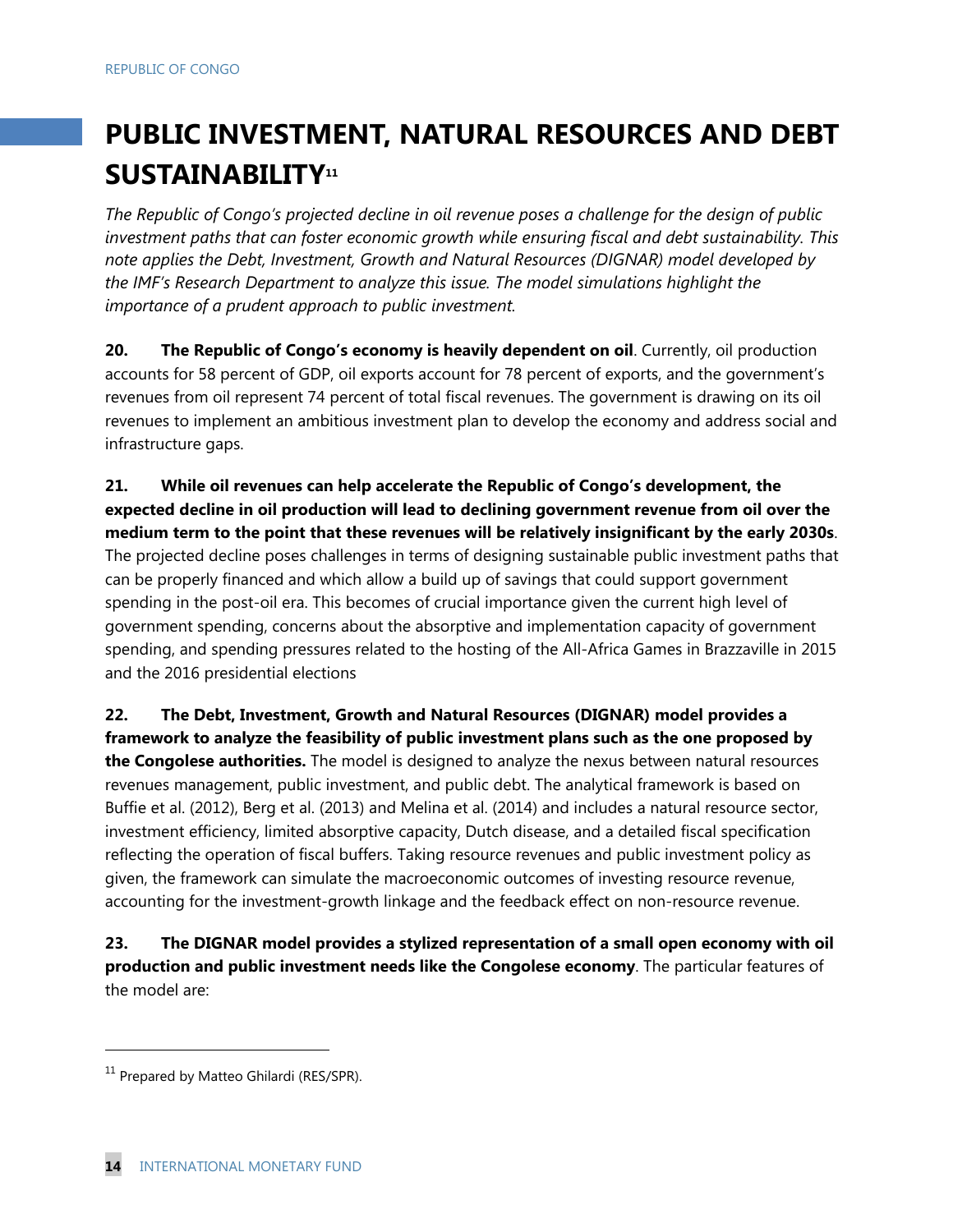- Two types of households. Optimizing households have access to financial markets and can acquire international bonds with portfolio adjustment costs, which restricts the degree of capital account openness. The private sector pays a premium on foreign debt over the interest rate that the government pays on its own external debt. Non-optimizing consumers or rule-of-thumb consumers are liquidity constrained and consume all of their disposable income in each period.
- Three production sectors. Traded and non-traded goods are produced according to a Cobb-Douglas production function with three inputs: labor, private capital and public capital. The difference between these two sectors resides in the modeling of technological progress assumed to be exogenous in the non-traded sector whereas in the traded sector is subject to learning-by-doing externalities and depends positively on previous-period output. The intuition is that once traded-sector production starts falling, knowledge and skills can be lost. The third sector produces oil and is assumed to be exogenously given with both price and quantities taken as given.
- The capital formation process is subject to absorptive capacity constraints and government inefficiency*.* In particular, effective government investment is just a fraction of government expenditure on investment. Furthermore, to capture the idea of rising investment costs due to absorptive capacity constraints, investment efficiency is assumed to fall when the expenditure level exceeds a certain threshold.
- The government finances its consumption and investment expenditure with taxes, debt and savings in the sovereign wealth fund  $(SWF)$ <sup>12</sup> In particular, taxes are collected from the oil and non-oil sectors. Foreign debt is subject to a risk premium that depends on the stock of external debt. In every period, the government can choose to close the fiscal gap with an increase in taxes and/or in debt, as well as by drawing down savings. In this note, savings in the SWF refers to government savings at the regional central bank (BEAC, in the Saving for Future Generations Fund and other funds) and government deposits abroad.

**24. Simulations consider several scenarios for public investment, its efficiency and oil revenues**. In particular, three scenarios with different paths for public investment are examined:

- *Baseline scenario*. This scenario is based on the current projections. Public capital investment averages 16 percent of GDP over the 2014-2032 period. Moreover, the debt-to-GDP ratio averages 31 percent and oil revenues decrease from 33 percent in 2014 to around 2.5 percent of GDP in 2032.
- *Scaled-up investment scenario*. This scenario analyzes the implications of a large scaling up of public investment as discussed in the staff report for the 2014 Article IV consultation with the Republic of Congo. Public investment peaks at around 35 percent of GDP in 2018 before declining.

-

 $^{12}$  In the section we refer to the term "resource fund" as a synonym to the SWF.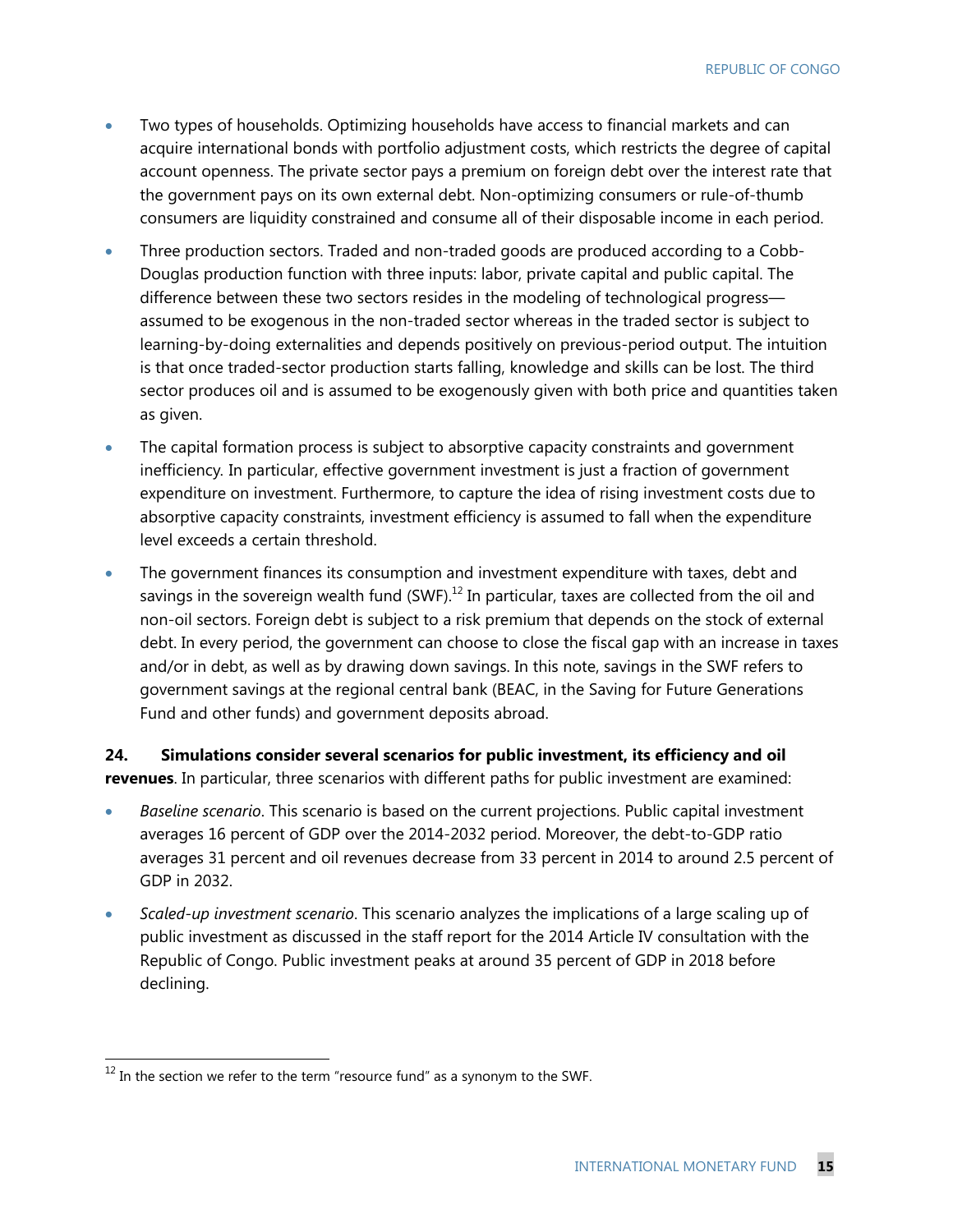*High investment until 2017 scenario*. In this scenario public investment stays constant in percent of GDP until 2017 and then declines to the projected path of the baseline scenario.

Two additional scenarios are considered: (i) the baseline scenario but with an increase in public investment efficiency as a payoff of structural reforms and improvements in public financial management (PFM); and (ii) a scenario as in the high investment until 2017 scenario but with lower oil revenues due to an adverse shock to oil prices (and/or oil production).

**25. The baseline scenario delivers the best outcome in terms of debt sustainability and financial-assets accumulation in the sovereign wealth fund**. As Figure 1 shows<sup>13</sup>, the projected path of public investment delivers a sustainable and sizeable accumulation of public capital. At the same time, given the projected oil revenues, it allows for a sustained increase in savings in the SWF. There is also a mild but sustainable increase in the level of public debt in the long run owing to the government's policy to continue to finance investments by concessional foreign borrowing.<sup>14</sup> This produces an increase in non-oil GDP as well as an increase in private investment.



**26. The scaled-up investment scenario and the scenario with high investment until 2017 illustrate the dangers of a more pronounced scaling up of public investment**. As Figure 2 shows, the scaling up of public investment to 35 percent of GDP lowers the efficiency of investment and results in an unsustainable level of public capital—higher investment initially results in a larger build up of capital stocks but without sufficient investment to cover recurrent costs, public capital begins to depreciate in future periods. Furthermore, this causes a quick erosion of the SWF and puts public debt on an unsustainable path. Similarly, maintaining public investment constant until 2017 at around 25 percent of GDP as in the high investment until 2017 scenario produces limited benefits compared

-

 $^{13}$  The variables are in percent deviation from a trend-growth path, unless specified in parentheses

<sup>&</sup>lt;sup>14</sup> The predicted level of debt is slightly higher compared to the projected value of the staff report baseline value. This is caused by the presence of domestic and concessional debt in the simulations.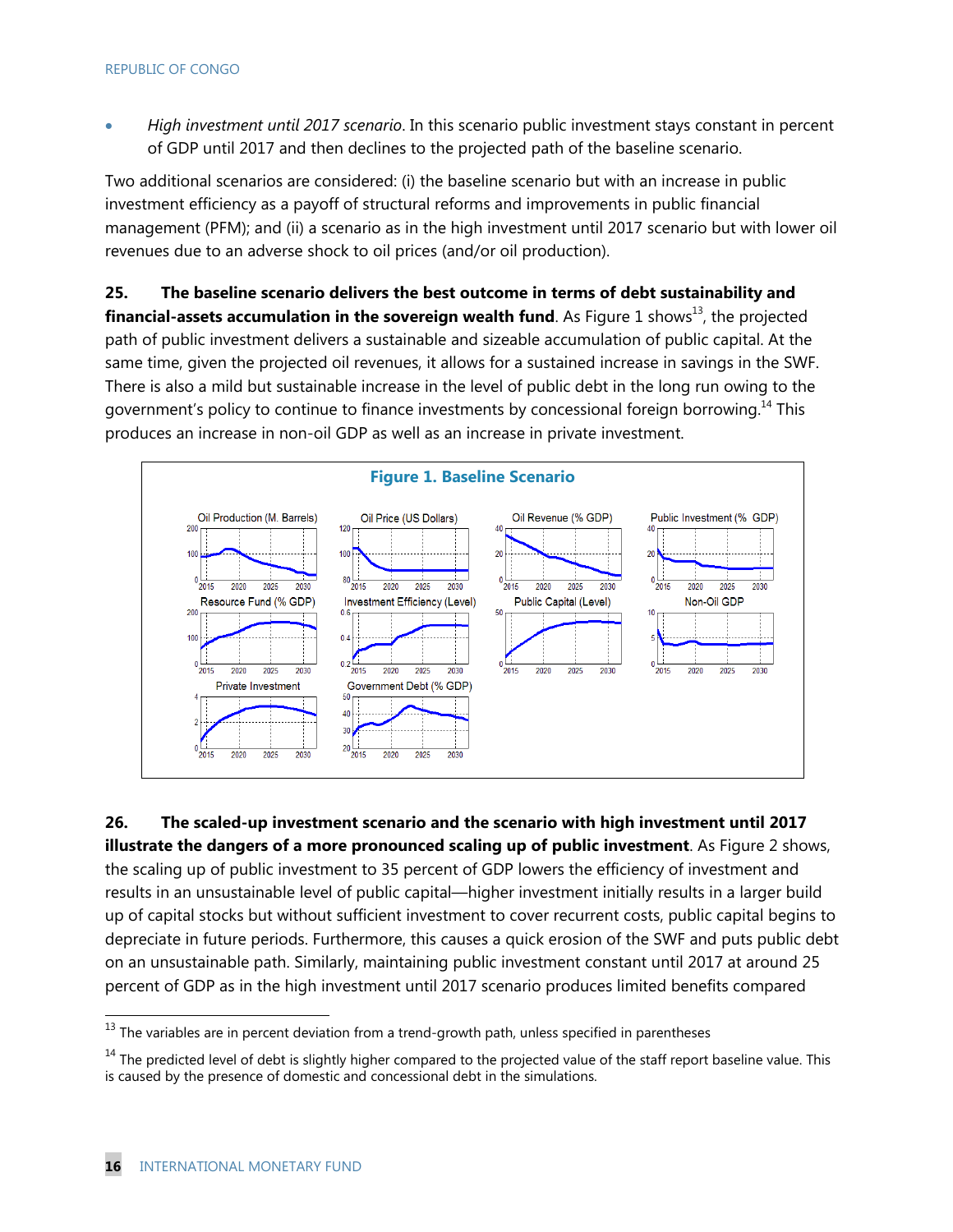with the baseline scenario while contributing to an unsustainable level of capital and erosion in the SWF (see Figure 3). The increase in investment is more inefficient and produces only a mild increase in the stock of public capital and comes with a high cost, as the SWF is almost half the level observed in the baseline



#### **27. Structural reforms and PFM reforms could play an important role in the country's**

**development**. The gains from improvements in the business climate and the government's policy implementation capacity are illustrated in Figure 4. The resulting increase in the efficiency of investment starts from the same level of the baseline scenario and consistently rising over time. This captures the fact that strengthening of policy frameworks, including public financial management, takes times to be reflected in better policy outcomes. Simulations indicate that an increase in efficiency produces a sustainable and higher level of public capital without affecting SWF savings and the ratio of government debt to GDP.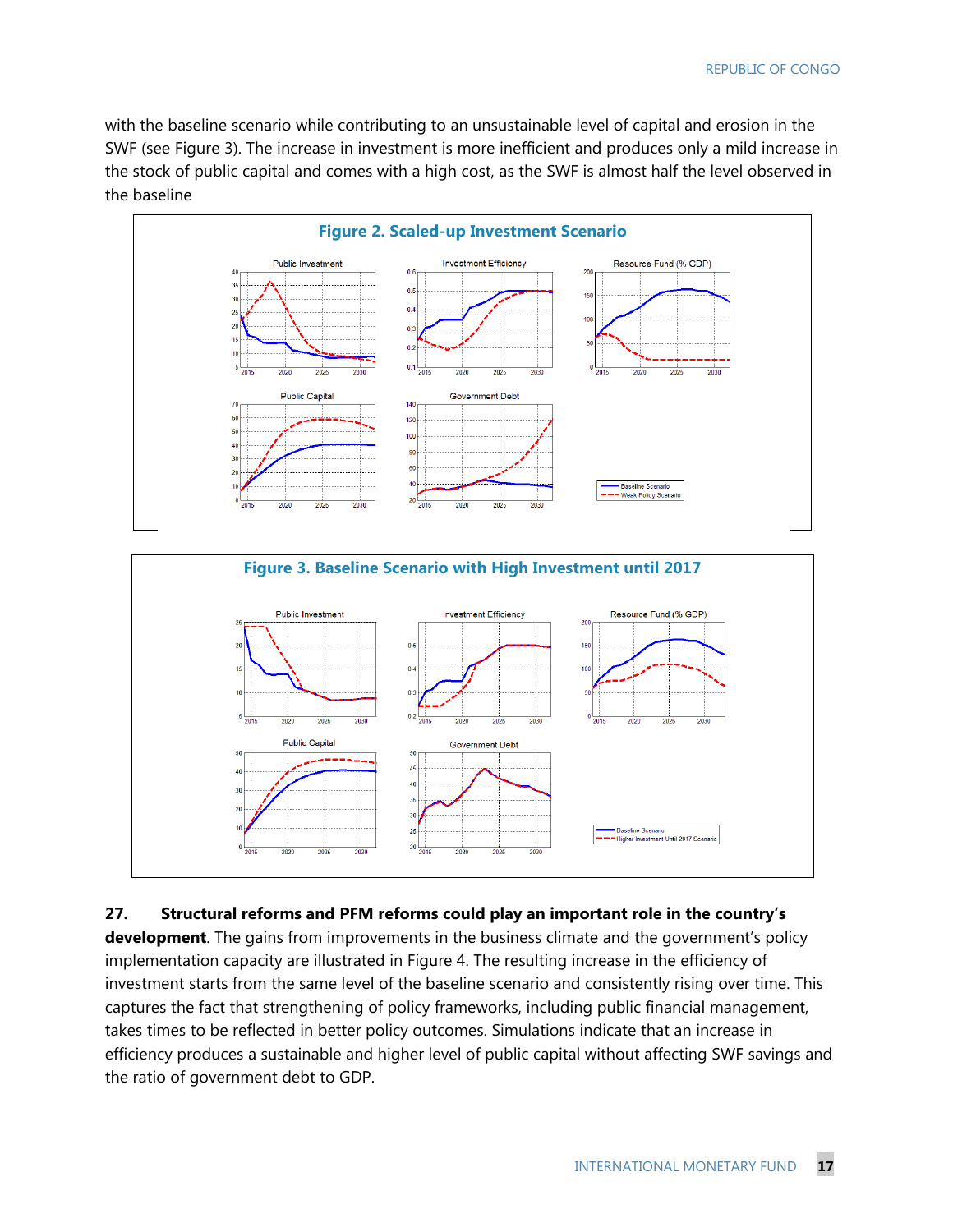

**28. Uncertainty about future oil revenues poses downside risks that could undermine the country's fiscal position, particularly in the scenario where adjustment of public investment spending is postponed**. Figure 5 shows that an oil price shock impacts negatively oil revenues and results in quick depletion of the SWF to the minimum needed for the Republic of Congo to support the pegged exchange rate arrangement (assumed to be 15 percent of GDP). Consequently, the debt to GDP ratio increases to nearly 60 percent of GDP by 2032. A 20 percent lower oil price in the medium term results in reduction of the resource fund by almost three-quarters the baseline level at the end of the period. These findings are analogous for an adverse shock on oil production that leads to the same decline in the path of oil revenue.



**29. In sum, the simulations highlight the importance of a prudent approach to public investment.** The public investment path in the baseline scenario would be the most appropriate in terms of ensuring sustainability of public capital and debt as well as building up savings in the resource fund. Higher public capital can be achieved with structural reforms and PFM reforms rather than with a scaling up of public investment as this last approach puts pressure on the resource fund and on public debt. Furthermore, the simulations highlight the risks to the fiscal position of the country.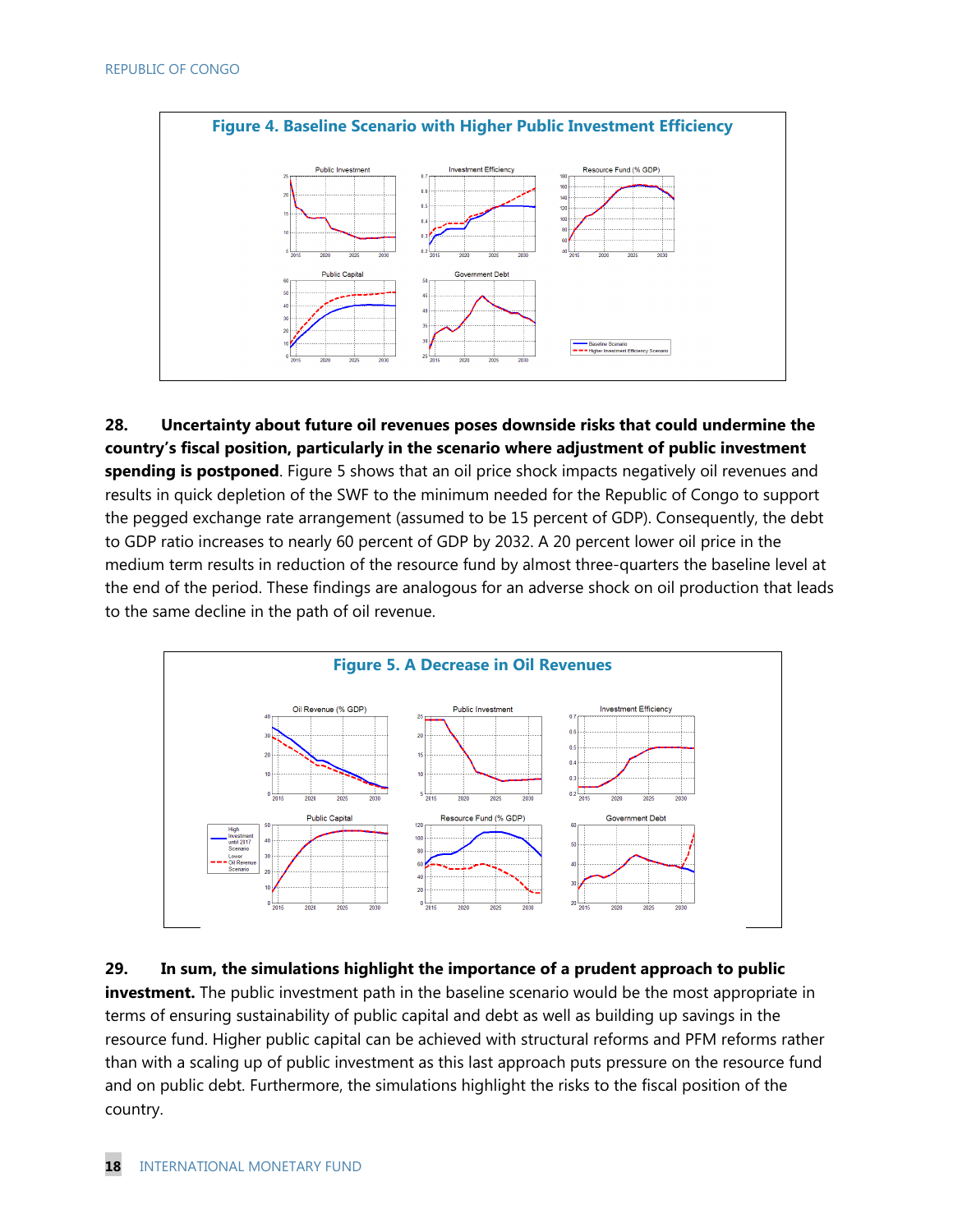#### **References**

Buffie, E.F., Berg, A., Patillio, C., Portillo, R., Zanna, L.-F., 2012, "Public Investment, Growth and Debt Sustainability: Putting Together the Pieces" IMF Working Paper No. 12/177, (Washington: International Monetary Fund).

Berg, A., Portillo, R. Yang, S.-C. S., Zanna, L.-F., 2013, "Public Investment in Resource Abundant Developing Countries" *IMF Economic Review* 61 (1), 92-129.

Melina, G., Yang, S.-C. S., Zanna, L.F., 2014, "Debt Sustainability, Public Investment and Natural Resources in Developing Countries: the DIGNAR Model" IMF Working Paper No. 14/50, (Washington: International Monetary Fund).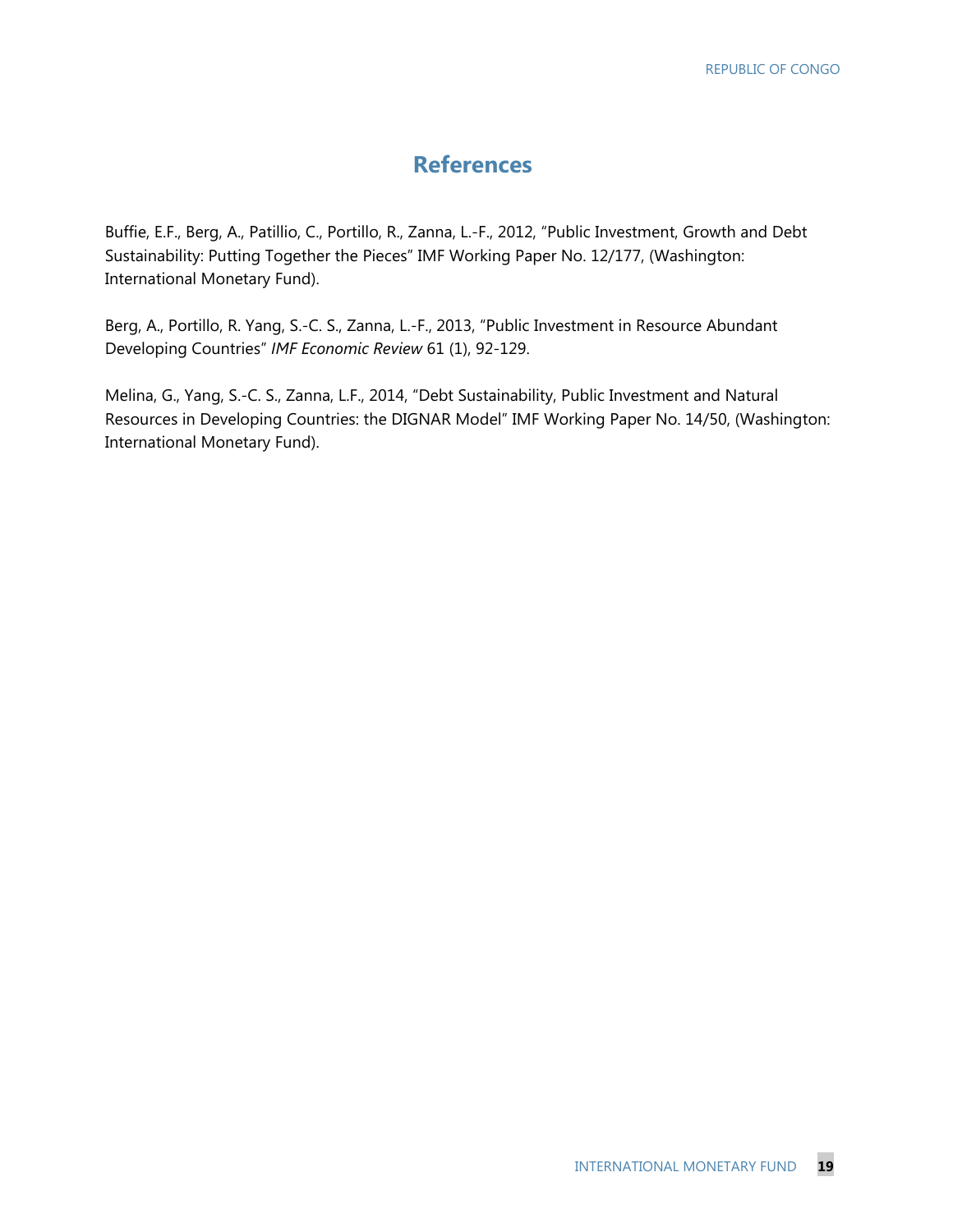## **FINANCIAL INCLUSION, DEVELOPMENT AND RISKS15**

*Congo's financial sector remains shallow, underdeveloped, and dominated by banks. The banking sector is highly concentrated with three banks accounting for 60 percent of the sector's assets. Lack of credible collateral and inadequate protection of creditors' rights hinders financial sector development. Despite a steady increase in private sector credit and the development of mobile banking outperforming regional trends, financial access in Congo remains among the least inclusive in the CEMAC and CFA Franc Zone. Capital buffers remain broadly adequate but singleborrower lending limits are not fully enforced.* 

**30. Underdevelopment of financial services and lagging financial inclusion are chronic problems in the Republic of Congo, similar to other countries in Sub-Saharan Africa.** Recent research has shown that Sub-Saharan Africa (SSA) suffers from a "financial development gap" measured by comparing financial development indicators with those in countries at a similar stage of overall economic development.<sup>16</sup> Only 9 percent of the total adult population has a formal financial account, placing Congo behind the CEMAC average (see Figure 1, top-left). Financial inclusion can be highlighted also from the perspective of the contrast between bankable "better-off" and "poor."<sup>17</sup> In Congo, 20 percent of the "better-off" population has a formal account compared with only 1.1 percent of the "poor." The ratio of bankable better-off to poor is around 18, making Congo one of the least financially inclusive in SSA (see Figure 1, top- and middle-right).

**31. Lack of financial access and wealth inequality are closely associated.** For example, access to loans and insurance creates heterogeneous opportunities for businesses and growth.<sup>18</sup> Moreover, diversifying income sources to interest and dividend payments can augment the return and improve wealth.<sup>19</sup> Thus, when the "better-off" population enjoys better access to financial services than the "poor" they have higher chances to become richer, tilting the income distribution. The latest reported GINI coefficient (0.39 in 2011) by the World Bank shows that income inequality in Congo is similar to Cameroon, Chad and Gabon. Shallowness can be traced back to a lack of progress in improving the availability of creditor information and protecting investors (Singh, 2009).

**32. The aspect of financial inclusion related to gender inequality reveals a clear pattern in the SSA region.** Women in Congo have much less access to financial services. Only 6.8 percent of women have a formal financial account compared to 11.3 percent of the male population. The ratio of

 $\overline{a}$ 

<sup>&</sup>lt;sup>15</sup> Prepared by Adrian Alter and Rodolfo Maino (AFR).

<sup>&</sup>lt;sup>16</sup> See for example Allen et al. (2012d).

 $17$  The "bankable" population refers to the share of the adult population with access to a formal financial account. The "better-off" and the "poor" are the top 20 percent quintile and bottom 20 percent quintile, respectively, of the adult population ranked by income.

<sup>18</sup> For a discussion about the link between finance and growth see Levine (2005).

<sup>&</sup>lt;sup>19</sup> Piketty (2003) shows that the composition of the top one percent of the population by income is dominated by income flows related to rents, interest and dividends.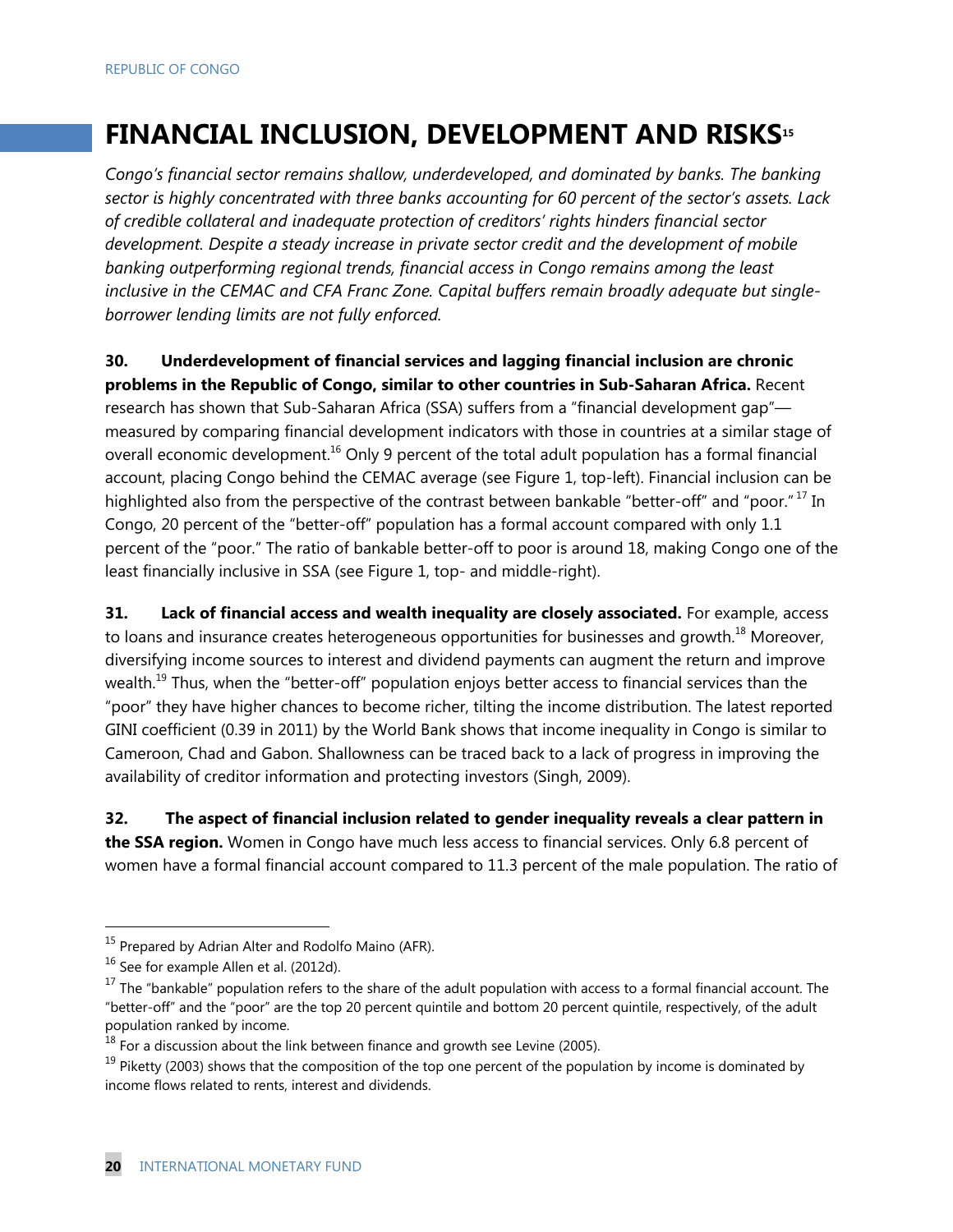men to women holding accounts is around 1.66 and it is much higher than in Sub-Saharan Africa frontier and emerging economies where this ratio is only 1.22 (see Figure 1, middle- left).<sup>20</sup>

**33. Mobile banking is well represented in Congo and it represents an alternative to traditional forms of financial services (see Figure 1, bottom-left).** A recent survey found that almost 40 percent of the adult population has on occasion used mobile phone services to make financial transactions: to pay bills, to transfer or borrow money. This is the second highest share in CEMAC and CFA Franc Zone after Gabon and the fourth place in SSA (according to Global Findex database).

**34. The share of adults with formal savings is around 5.5 percent in Congo.** Compared with CEMAC peers, it is the second lowest after Central African Republic. Nevertheless, the potential is very high. More than 30 percent of the Congolese have saved money, many informally. This ratio represents the second highest share in the CEMAC region. Most of these savings could be transferred into formal institutions that are safer and formally regulated (see Figure 1, bottom**-**right).

**35. The most important constraint behind not having a formal account mentioned by the Congolese is the lack of money (Figure 2 top-left).** This is cited more than the averages across CEMAC area, SSA and Frontier economies. Moreover, banks are blamed for imposing high requirements (e.g. documentation) and offer their services at very high costs (e.g. opening and maintenance fees) compared with other banks in the region. The high costs are probably related to the relatively high overhead costs (see Figure 3) in Congo.

**36. There is a strong relationship between average standard of living (measured as GDP per capita) and access to financial services in SSA (see Figure 2, top-right).** The CEMAC region lags behind the other African countries. For Congo, the financial access corresponding to the level of income is far below the average line in SSA that shows where it should be. Compared with SSA countries more than 20 percent of the adult population should have access to financial services according to this measure. Similarly, the comparison with the Human Development Index reveals a corresponding potential level of 28 percent of the population (see Figure 2, bottom-right).

**37. The supply of financial services (proxied by the number of commercial bank branches per capita) corresponds to the SSA average conditional on the level of the financial accounts in Congo.** In terms of banking network, Congo is at the bottom of the list. Countries in the region with more developed networks like Gabon (with more than double the number of branches per capita) have a much higher penetration of financial access (around 19 percent).

 $\overline{a}$ 

 $^{20}$  The group of SSA frontier and emerging economies refers to following countries: Ghana, Kenya, Mauritius, Nigeria, Senegal, South Africa, Tanzania, Uganda, and Zambia. This group was constrained by data availability.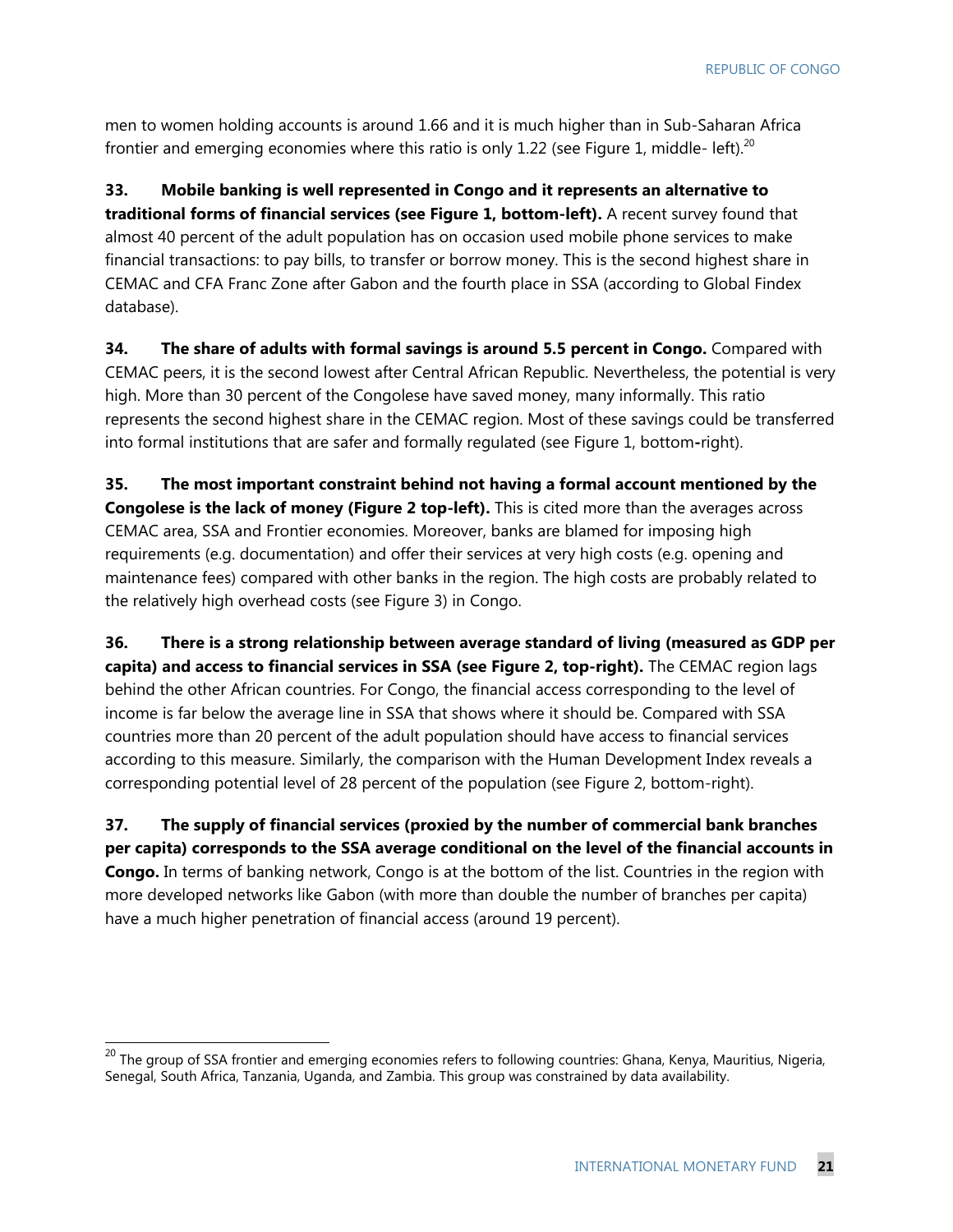

Source: Global Findex database (World Bank) and IMF staff calculations.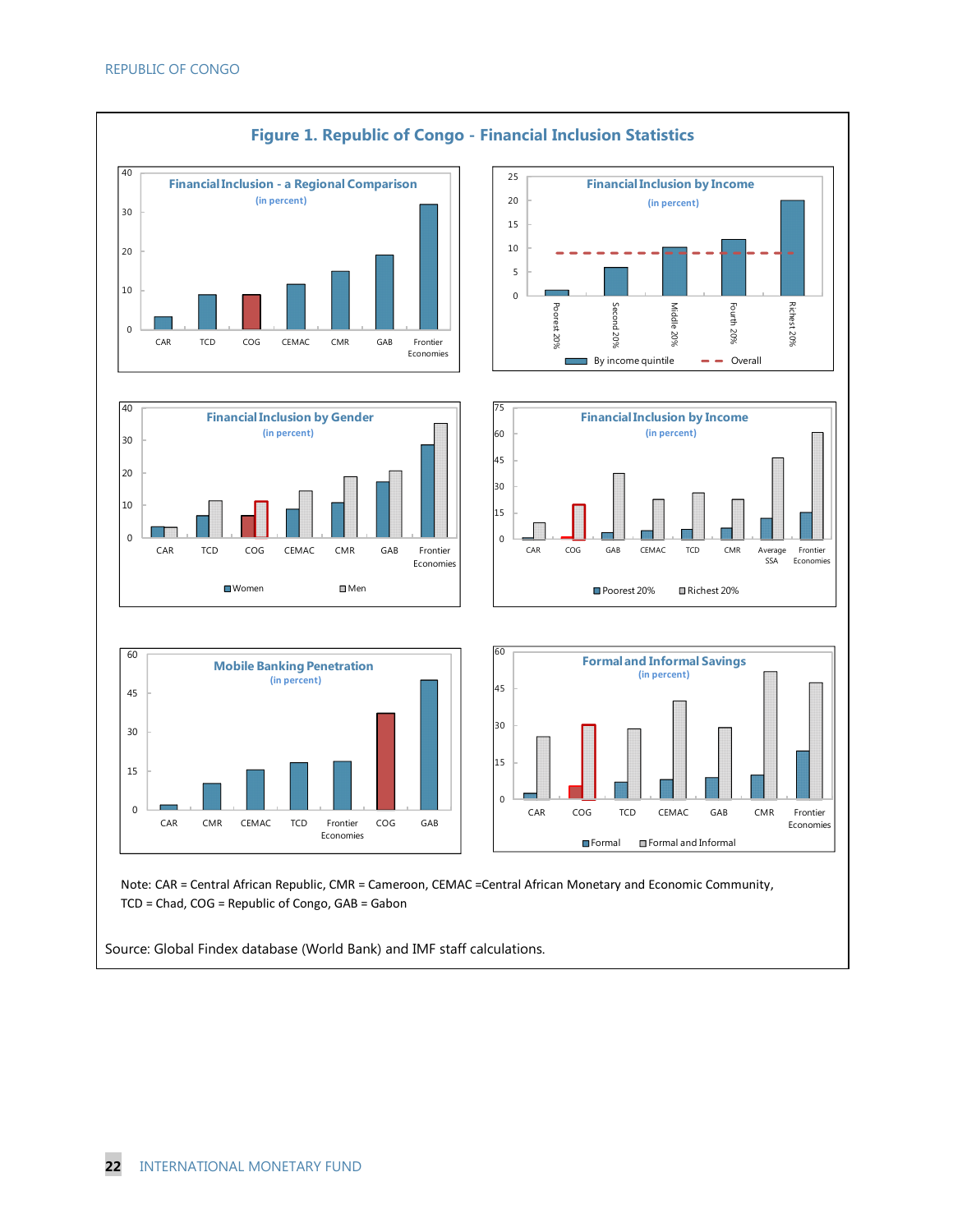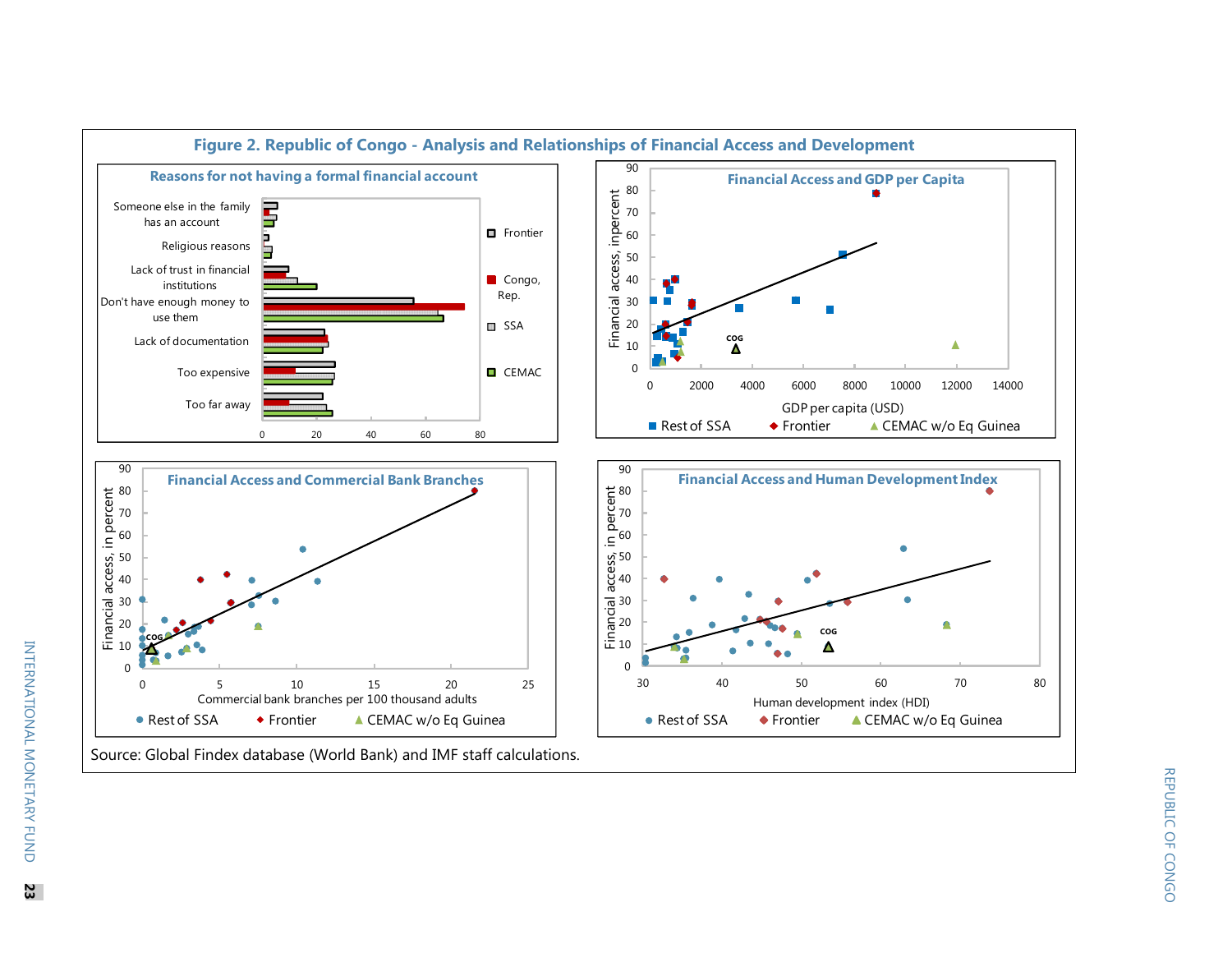

Source: World Development Indicators (WDI) database, country authorities and IMF staff calculations.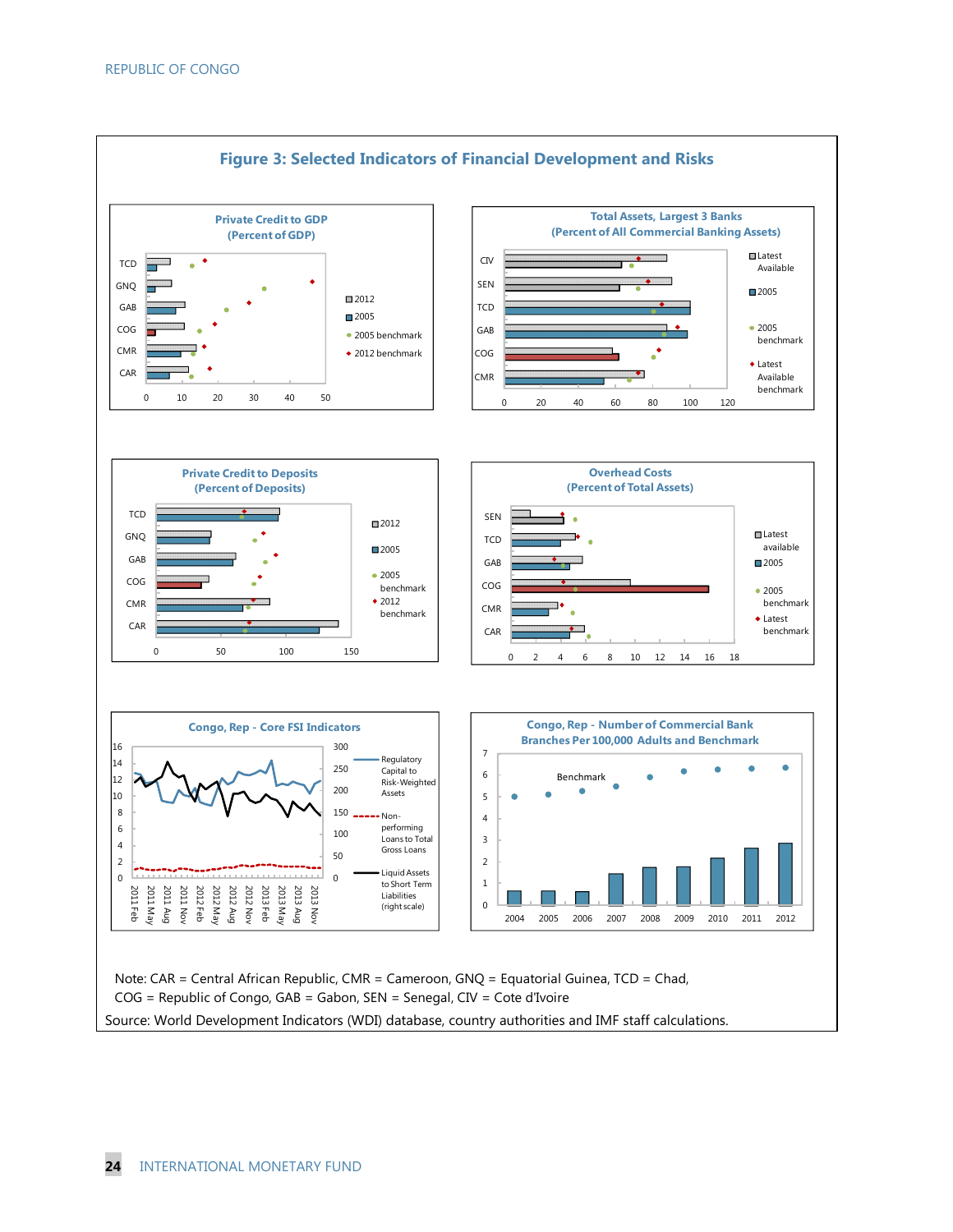#### **Box 1. Mobile Banking**

**Led by rapid mobile phone penetration, mobile banking ("***monnaie électronique***") is emerging as an innovative financial product in the Republic of Congo and CEMAC area.** At the end of 2013, there were two active banks in Congo: BGFI Bank and Ecobank, each working in collaboration with a telecommunication operator (i.e., Airtel and MTN Congo), and so far they had exclusivity. The market has been recently liberalized, and telecom operators can collaborate with several financial institutions.

**The mobile banking market has developed considerably in recent years, enhancing financial access.** The number of active users with one of the banks almost tripled last year. In 2013, the electronic monetary base at this institution averaged CFAF 385 million and the transaction volume peaked in the third quarter at about CFAF 8.5 billion.



#### **Figure 1. The evolution of mobile banking at a Congolese bank**

**Fees are more competitive than those of the traditional banking.** The transaction from a bank account to a mobile banking account is free of charge. The other way round, transaction fees vary depending on the amount transferred and can be as low as 0.2 percent. The costliest operation is to withdraw cash, which can be as high as 4 percent.

**Risks related to mobile banking are mainly operational.** The telecom operator has to collateralize the entire monetary base in an escrow account at the partner bank. Given the steady increase in the number of operations, operational risks could be addressed by (see Khiaonarong 2014, forthcoming):

- including mobile transfers in the payments system regulatory framework to ensure customer protection;
- updating the coverage of operational risks—such as potential disruptions or compromises on system integrity—as more operators enter into the market;
- AML/CFT measures to safeguard mobile payment systems from financial crime; and
- Coordinating with other CEMAC countries cross-border payments and, in particular, risk controls in interbank payment systems.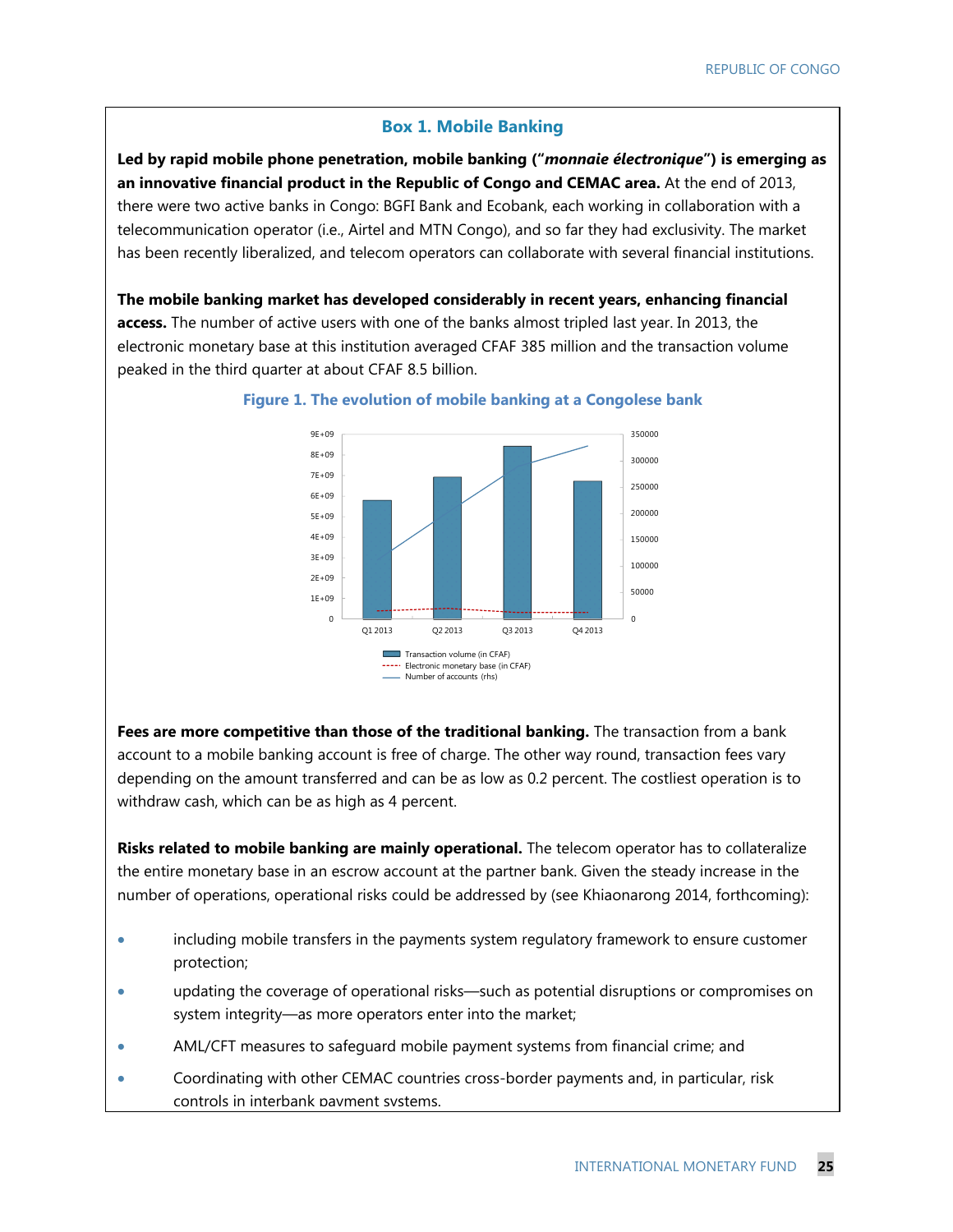#### **38. The banking sector lacks depth, remains small and concentrated, with relatively high overhead costs**:

- Although deposits and credit have grown rapidly in recent years, they remain small in proportion to GDP (Figure 3). <sup>21</sup> The growth in deposits reflects the intensification (increase) in operations related to issuance of new instruments. Deposits are short term as well as loans, thereby avoiding a maturity mismatch. On the one hand, credit to the private sector, which is below the 2012 benchmarks for low-income countries, remains negligible, hovering around ten percent of GDP.<sup>22</sup> While bank intermediation should be a critical aspect of financial deepening and economic growth, it has yet to happen in Congo. $^{23}$  On the other hand, the ratio of deposits to GDP stood at 25 percent at end-2013. As a consequence, the loan-to-deposit ratio, which currently stands at 40 percent of GDP, has shown a lackluster improvement since 2005, remaining below the benchmark for comparable countries.
- The financial sector is dominated by commercial banks, which are, mostly, privately-owned subsidiaries of foreign institutions. The number of banks increased from six in 2010 to ten in 2013, including the state-owned *Banque Congolaise de l' Habitat* (BCH) and la *Banque Postale du Congo* ((BCP), which started operations in January 2013. The three largest commercial banks total almost 60 percent of total assets in the banking system, well below the benchmarks and all other CEMAC countries. Nonetheless, the commercial bank network development has not been robust and the number of commercial bank branches remained well below the benchmark for similar countries.
- Overhead costs remain high, not just comparing with other CEMAC countries but with benchmarks as well. The financial infrastructure constraints contribute to high overhead costs, which have increased compared with the 2005 data. Shortcomings in credit information lead to higher screening costs for financial institutions, translating into higher overheads. Similarly important is the ease of enforcing contracts and the costs involved. The longer it takes to foreclose on collateral and the more uncertain and expensive the process, the lower the actual value of the collateral provided by the borrower and the higher the risk premium the bank charges for the loan.

**39. Banks remain highly liquid** (Table 1). At the same time, banks maintain large deposits at BEAC. This excess liquidity by banks is mainly due to the difficulty in identifying sufficient lending opportunities, absence of domestic securities market, and the lack of a proper legal framework and a well-functioning judicial system. However, one Congolese bank has subscribed to issuances of Gabon

-

 $^{21}$  The benchmark represents the median value of a set of countries with similar GDP per capita characteristics.

<sup>&</sup>lt;sup>22</sup> Short-term credit is concentrated in extractive industries' activities, public-sector work (BTP), and electricity. Longterm credit is negligible. At end 2013, credit to the private sector totaled CFAF 763.9 billion and represented 73.3 percent of total gross credits compared to 83.6 percent in 2012.

<sup>&</sup>lt;sup>23</sup> The lack of collateral is one handicap of great economic importance for Congo. Land titles are not available and property rights not firmly established.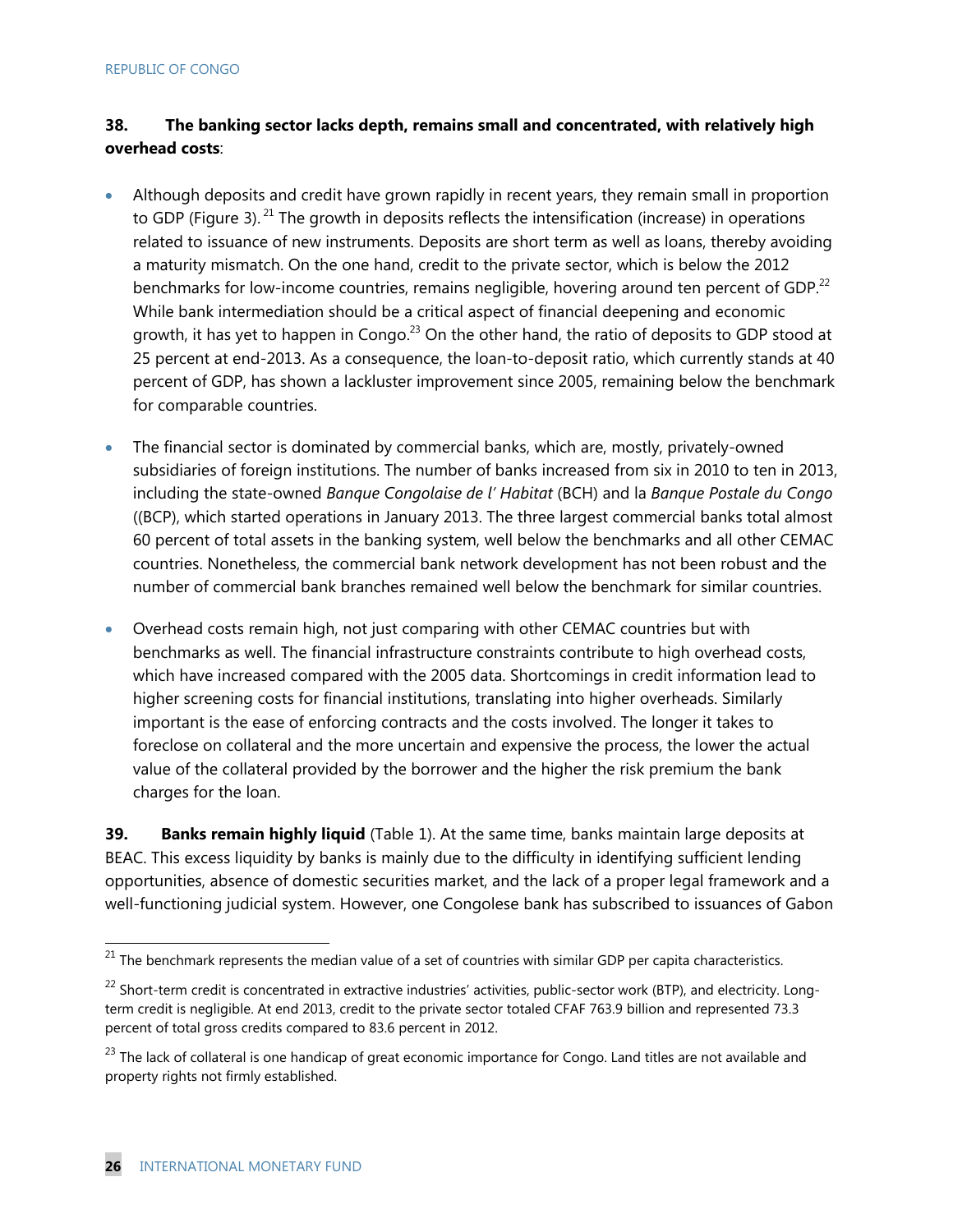and Cameroon. In particular, it has participated in more than 11 percent of Cameroon's issuance from November 2011 to November 2013 and 15 percent of the Gabonese treasury bills issuance during 2013. These transactions indicate the search for yield by banks in the region and the need to develop a regional market for government securities.

**40. The Congolese insurance market developed significantly in recent years supported by vigorous economic activity in the country.** Four companies now operate in the market. As at end-June 2013, collective turnover stood at CFAF 25.8 billion. The forecasts for all four companies for 2013 call for turnover of CFAF 16.1 billion. Three main factors account for this expansion: the opening of the market to competition, structural development (improving the penetration rate of barely 0.6 percent in 2012), and the expansion of the scope of insurance requirements in 2013. In addition to automobile liability and construction risk policies, coverage requirements were imposed for imported merchandise, creating the conditions for the development of transportation insurance.

**41. The banking system is sound showing a satisfactory compliance with CEMAC prudential ratios (see Table 1).** The ratio of non-performing loans (NPLs) to total loans has remained low during the last decade and banks have maintained capital above the minimum levels (8 percent). Nevertheless, rapid credit growth—fueled by activity in construction, transportation, telecommunications, and tourism—poses risks as standards might loosen by banks in an attempt to gain market share. Furthermore, some banks are not respecting limits (thresholds) regarding individual lending. Although profitability has shown a remarkable path in recent years in a rapidly growing banking system, dividends and profits repatriation have also been high, signaling limited domestic investment. The returns on assets (RoA) and on equity (RoE) ratios have improved in 2013 to reach 1.9 and 20.8, respectively. Notwithstanding gross NPLs decreased to 2.3 percent in 2013—after reaching 2.9 percent in 2012—banks provisioning in relation to NPLs continued to deteriorate in 2013.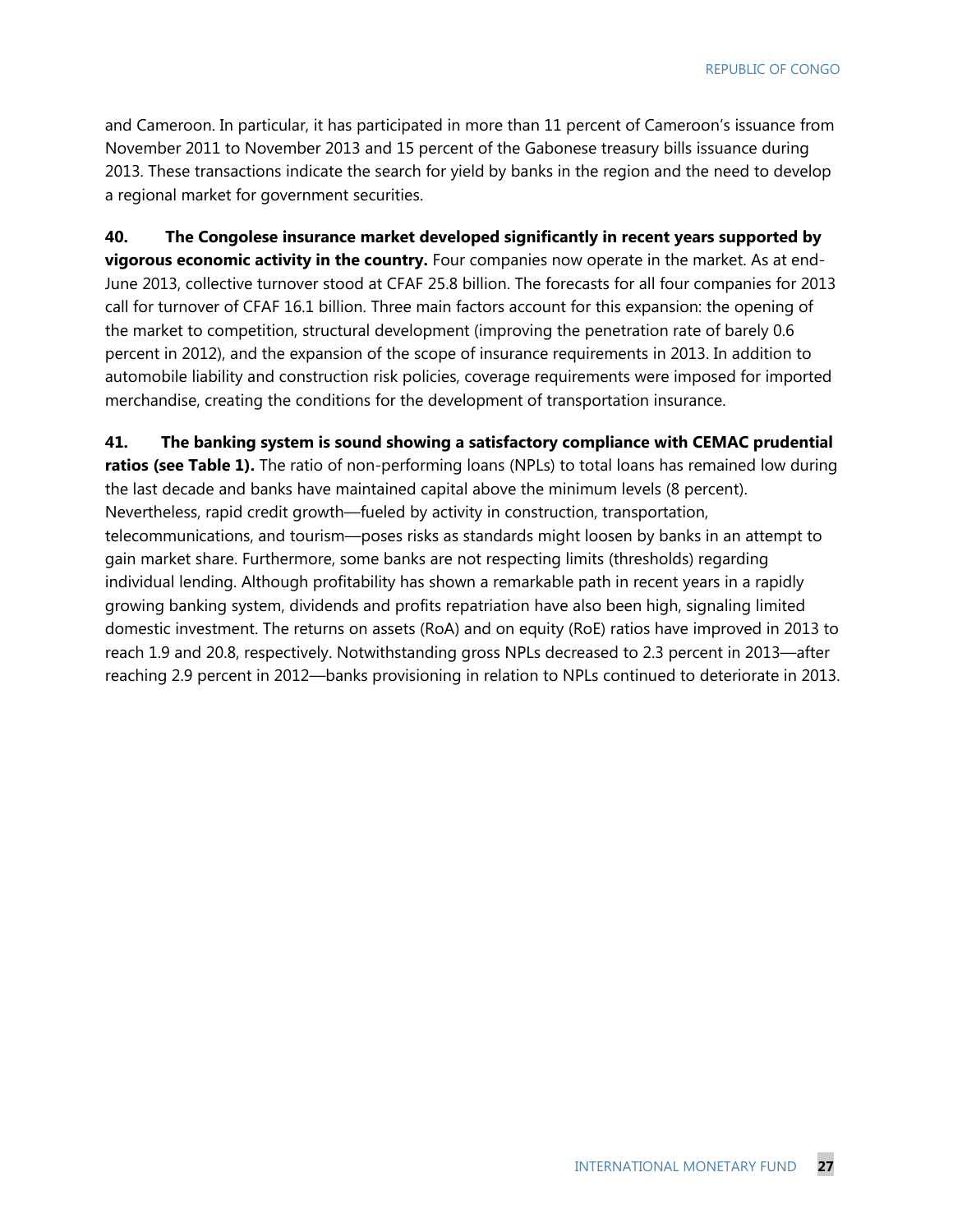|                                         | 2009        | 2010  | 2011                     | 2012  | 2013  |
|-----------------------------------------|-------------|-------|--------------------------|-------|-------|
|                                         |             |       | (Percent, at year's end) |       |       |
| <b>Capital Adequacy</b>                 |             |       |                          |       |       |
| Regulatory capital/risk weighted assets | 19.0        | 13.1  | 9.9                      | 12.7  | 11.9  |
| Percentage of banks at 10% or more      | 100.0       | 83.3  | 57.1                     | 77.8  | 70.0  |
| Percentage of banks between 6 and 10%   |             |       |                          |       |       |
| minimum                                 | $\mathbf 0$ | 16.7  | 28.6                     | 11.1  | 20.0  |
| Percentage of banks at less than 6%     | 0           | 14.3  | 14.3                     | 11.1  | 10.0  |
| Capital (net)/assets                    | 6.0         | 8.0   | 7.0                      | 7.7   | 9.6   |
| <b>Asset Quality</b>                    |             |       |                          |       |       |
| Foreign exchange loans to total loans   | 2.0         | 8.7   | 12.5                     | 0.8   | 0.4   |
| Past-due loans to gross loans           | 1.2         | 1.0   | 0.4                      | n.a   | n.a   |
| Non-performing loans                    | 1.5         | 1.1   | 1.2                      | 2.9   | 2.3   |
| Provision as percent of past-due loans  | 91.0        | 60.0  | 75.3                     | 60.0  | 58.7  |
| <b>Benefits and Profitability</b>       |             |       |                          |       |       |
| Net profit (before tax)/net income      | 33.6        | 45.4  | 42.8                     | 32.0  | 35.1  |
| Return on assets                        | 1.9         | 1.8   | 1.4                      | 1.3   | 1.9   |
| Return on income                        | 23.3        | 22.0  | 19.7                     | 17.4  | 20.8  |
| Cost/Income                             | 59.0        | 67.4  | 71.6                     | 80.9  | 89.9  |
| <b>Liquidity</b>                        |             |       |                          |       |       |
| Liquid assets/total assets              | 59.0        | 51.4  | 42.7                     | 37.2  | 29.1  |
| Liquid assets/short-term commitments    | 270.0       | 245.0 | 196.4                    | 172.4 | 142.7 |
| Loans/deposits                          | 39.0        | 40.6  | 39.2                     | 42.4  | 59.3  |
| Liquid assets/total deposits            | 68.0        | 61.1  | 49.4                     | 42.2  | 34.2  |
| Excess reserves/broad money             | 14.0        | 38.0  | 20.0                     | 16.0  | 27.0  |

#### **Table 1. Financial Soundness Indicators of the Banking Sector, 2009–13**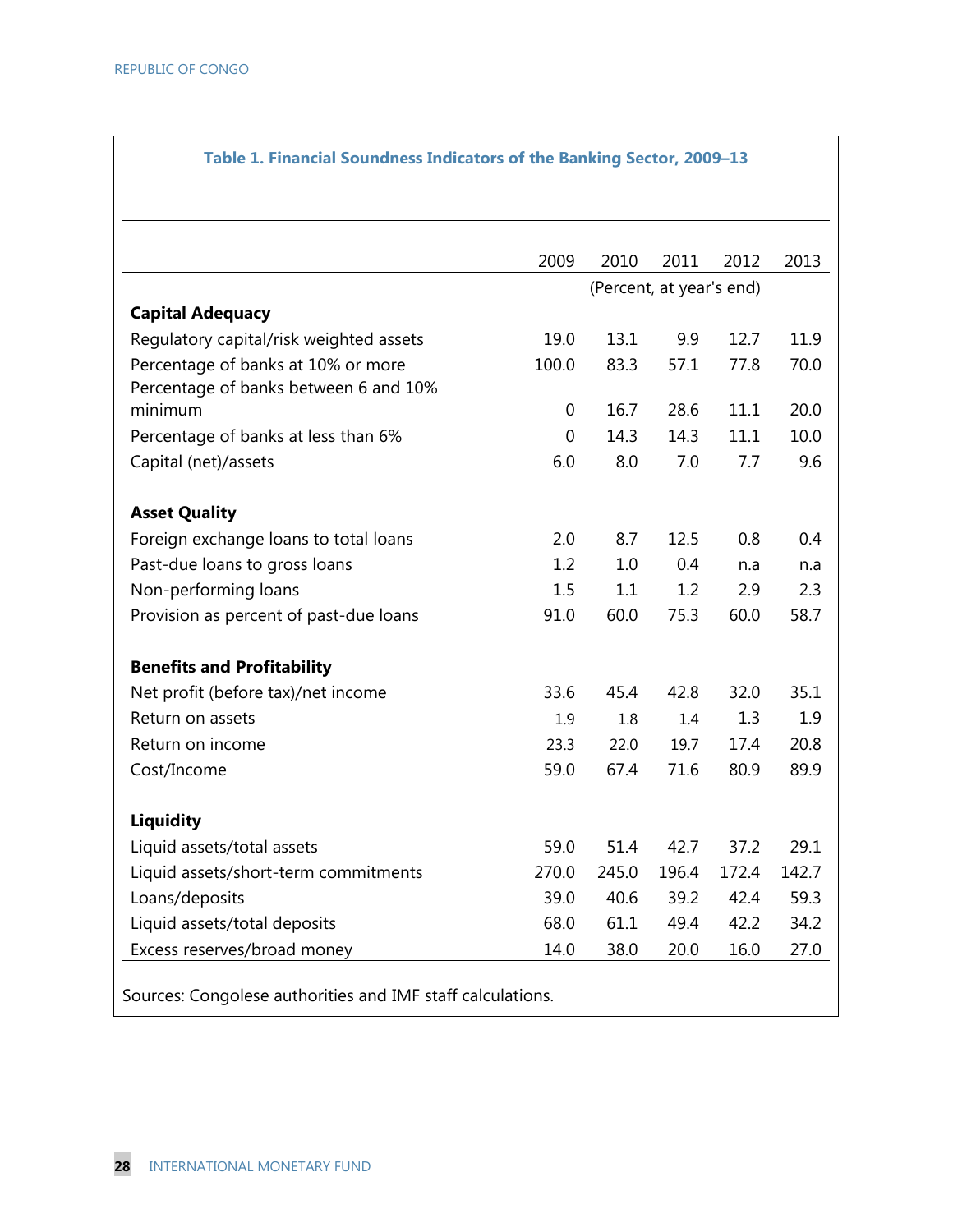**42. The microfinance environment in the Congo is expanding, dominated by the network of credit unions and remains relatively concentrated in Brazzaville and Pointe Noire**. 24 The sector includes 62 institutions—the majority of them located in Brazzaville (23) and Pointe Noire (13). Also,

- MUCODEC institutions represent more than half of all microfinance institutions (33). Between 2009 and 2012, the total customer base increased by 10 percent on average in the sector to reach 344,000 at end-2012. Close to four-fifths of customers are affiliated with the MUCODEC network. The microfinance sector employs 1,499 persons, of which one-third working for the MUCODEC.
- Over the period 2009–12, the rate of growth of deposits (averaging 17 percent per annum) outpaced that of credit (2 percent). Deposits increased from CFAF 125.3 billion in 2009 to CFAF 191.9 billion in 2012, more than 80 percent going to the credit union network. While credits increased by 7 percent between 2011 and 2012, deposits grew by 20 percent. Over 80 percent of credits are provided by the MUCODEC institutions.

**43. The microfinance (MFI) sector is becoming increasingly important in the Republic of Congo and an effective implementation by COBAC of prudential rules is critical at this stage.** MFIs account for a significant and probably increasing share of deposits and credits in the country albeit their exact size is difficult to assess. However, there is room to continue to strengthen corporate governance and management practices and the sector's regulatory framework.

**44. The policy agenda should include measures to address the main barriers to financial access.** Improving legislation, property rights and documentation should improve access to finance. The efforts to create a good environment for microfinance and mobile banking should continue by fostering collaboration between commercial banks and microfinance institutions and telecommunication companies. Ongoing implementation of the electronic payment system for taxes and utilities has to move forward and development of the banking branches network encouraged.<sup>25</sup>

-

<sup>&</sup>lt;sup>24</sup> Mutuelles Congolaises d'Épargne et de Crédit (MUCODEC).

 $^{25}$  For a more detailed discussion of the policy recommendations for financial development in Africa see Allen et al. (2012a).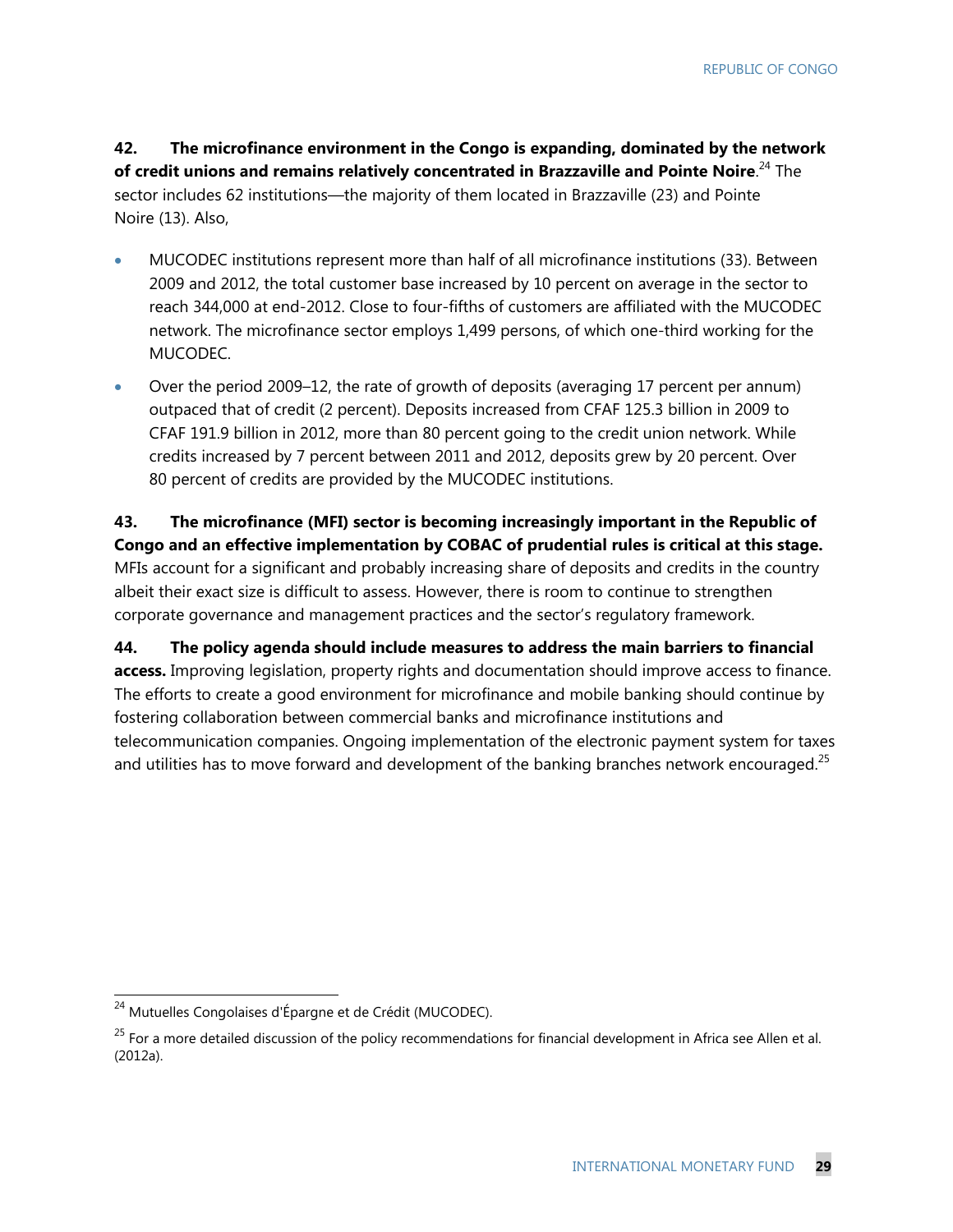#### **References**

Allen, F., Carletti, E., Cull, R., Qian, J., Senbet, L., Valenzuela, P., 2012a, "Resolving the African Financial Development Gap: Cross-Country Comparisons and a Within-Country Study of Kenya," NBER Working Paper No. 18013, (Cambridge, Massachusetts: National Bureau of Economic Research).

Allen, F., Demirguc-Kunt, A., Klapper, L., Peria, M. S, 2012b. "The Foundations of Financial Inclusion: Understanding Ownership and Use of Formal Accounts," World Bank Policy Research Working Paper No. 6290, (Washington: World Bank).

Demirguc-Kunt, A., and L. Klapper. 2012a. "Measuring Financial Inclusion: The Global Findex Database." World Bank Policy Research Working Paper No. 6025, (Washington: World Bank).

Demirgüç-Kunt, A. and L. Klapper, 2012b, "Financial Inclusion in Africa: An Overview," World Bank Policy Research Working Paper No. 6088, (Washington: World Bank).

Khiaonarong, Tanai, 2014, "Oversight Issues in Mobile Payments," Forthcoming IMF Working Paper, (Washington: International Monetary Fund).

Levine, Ross, 2005, "Finance and Growth: Theory and Evidence," in Philippe Aghion and Steven Durlauf (eds.), "Handbook of Economic Growth." Amsterdam: North-Holland Elsevier Publishers.

Piketty, T. 2003. "Income Inequality in France, 1901–1998". *Journal of Political Economy*, Vol. 111, No. 5 (October 2003), pp. 1004-1042.

Singh, Raju Jan, Kangni Kpodar, and Dhaneshwar Ghura, 2009, "Financial Deepening in CFA Franc Zone: The Role of Institutions," IMF Working Paper No. 09/113, (Washington: International Monetary Fund).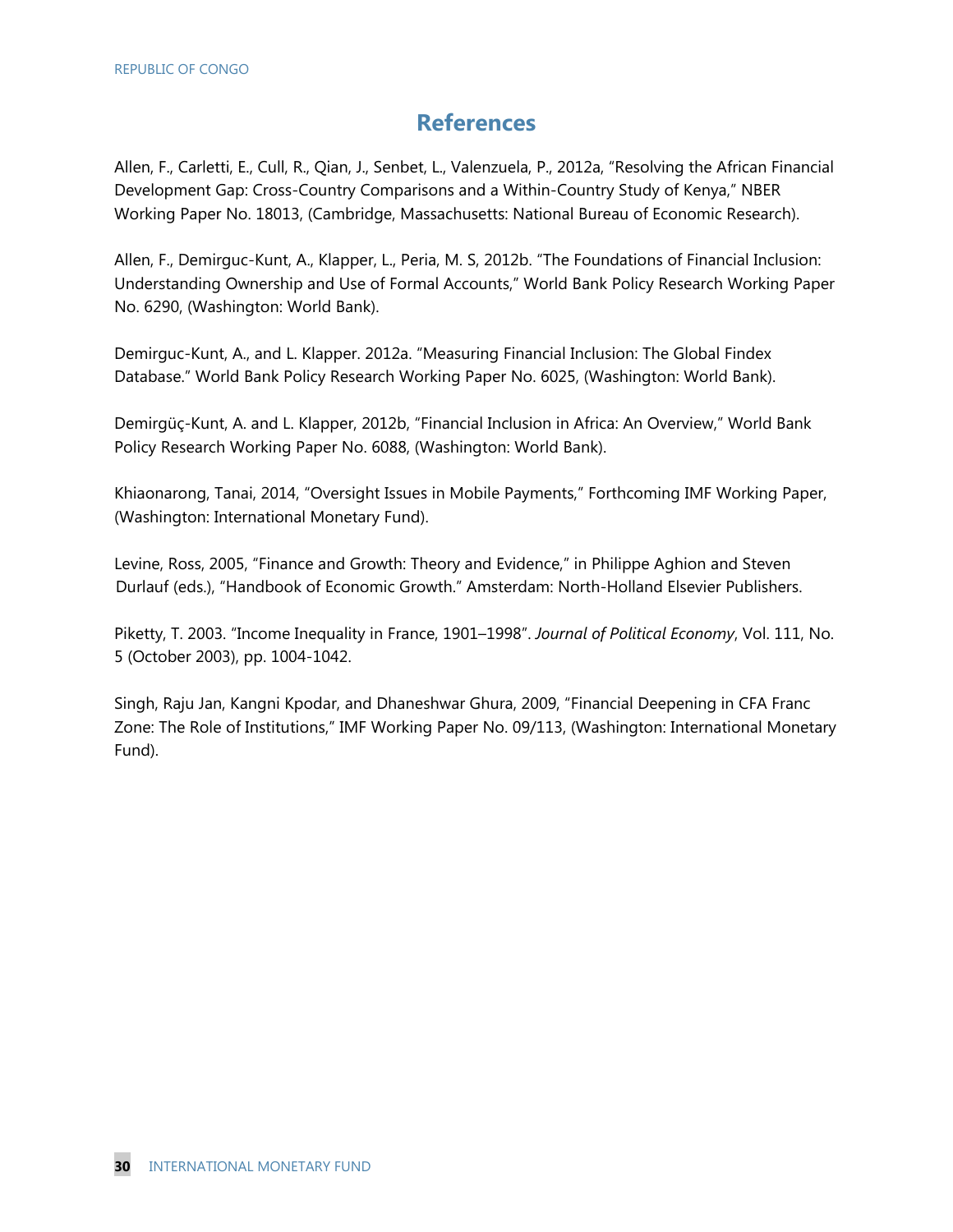### **SPECIAL ECONOMIC ZONES**

*The Republic of Congo introduced a Special Economic Zones (SEZ) framework in 2013. SEZs are intended to encourage the creation of value added industries and employment in key sectors that are expected to gradually become engines of non–oil growth. However, the dual-track development approach might create distortions and hinder overall growth and welfare. Contributions of SEZs to macroeconomic performance have been uneven across countries and continents. The Republic of Congo could learn from the experiences of successful and failed SEZs. In particular, the availability of infrastructure and proximity to international trade nodes have typically supported the success of SEZs. Fiscal incentives seem to have had less impact.*<sup>26</sup>

**45. The Republic of Congo introduced a draft legal framework for Special Economic Zones (SEZs) in early 2013.** The SEZ strategy is aimed at raising investment, diversifying economic activity and exports, reducing unemployment, facilitating technology transfers, and supporting integration into the global economy. It would reduce dependence on the oil sector and ultimately contribute to poverty reduction. In addition to the government providing infrastructure and facilitating administrative procedures, a central feature of the framework for the SEZs is that fiscal incentives would be provided to encourage exports receipts repatriation.

**46. The fiscal incentives are broadly similar to the median worldwide for SEZs.** The fiscal regime covering the SEZs was introduced in the 2014 budget law. The fiscal regime distinguishes three types of zone activities: special economic zones, industrial zones, and free-trade zones. The fiscal incentives are gradually reduced overtime but remain indefinitely below the general tax code in the long run for most cases (Tables 1 and 2). The package of incentives is somewhat comparable to that provided in SEZs in other countries.

| Table 1. Worldwide SEZs: Fiscal Regime <sup>1/</sup>                                                                                                                                                                                                                                     |                   |                |            |  |  |
|------------------------------------------------------------------------------------------------------------------------------------------------------------------------------------------------------------------------------------------------------------------------------------------|-------------------|----------------|------------|--|--|
|                                                                                                                                                                                                                                                                                          | Exemption         | Rate Reduction | Rate Level |  |  |
|                                                                                                                                                                                                                                                                                          | (Number of Years) | (Percent)      | (Percent)  |  |  |
| Median (CIT)                                                                                                                                                                                                                                                                             | 10                | 50             | 15         |  |  |
| Average (CIT) $^{2/}$                                                                                                                                                                                                                                                                    | 26                | 55             | 14         |  |  |
| Source: ILO database (2007 and partially updated thereafter), CNRS (2010).<br>$1/$ The table shows an average of tax treatments documented in the ILO and Atlas databases.<br>$2/$ To compute the average figures, exemptions unlimited in time are considered as granted for 100 years. |                   |                |            |  |  |

-

 $^{26}$  Prepared by Ivo Razafimahefa (FAD). The note was mostly completed while he was a desk economist for the Republic of Congo, prior to joining FAD.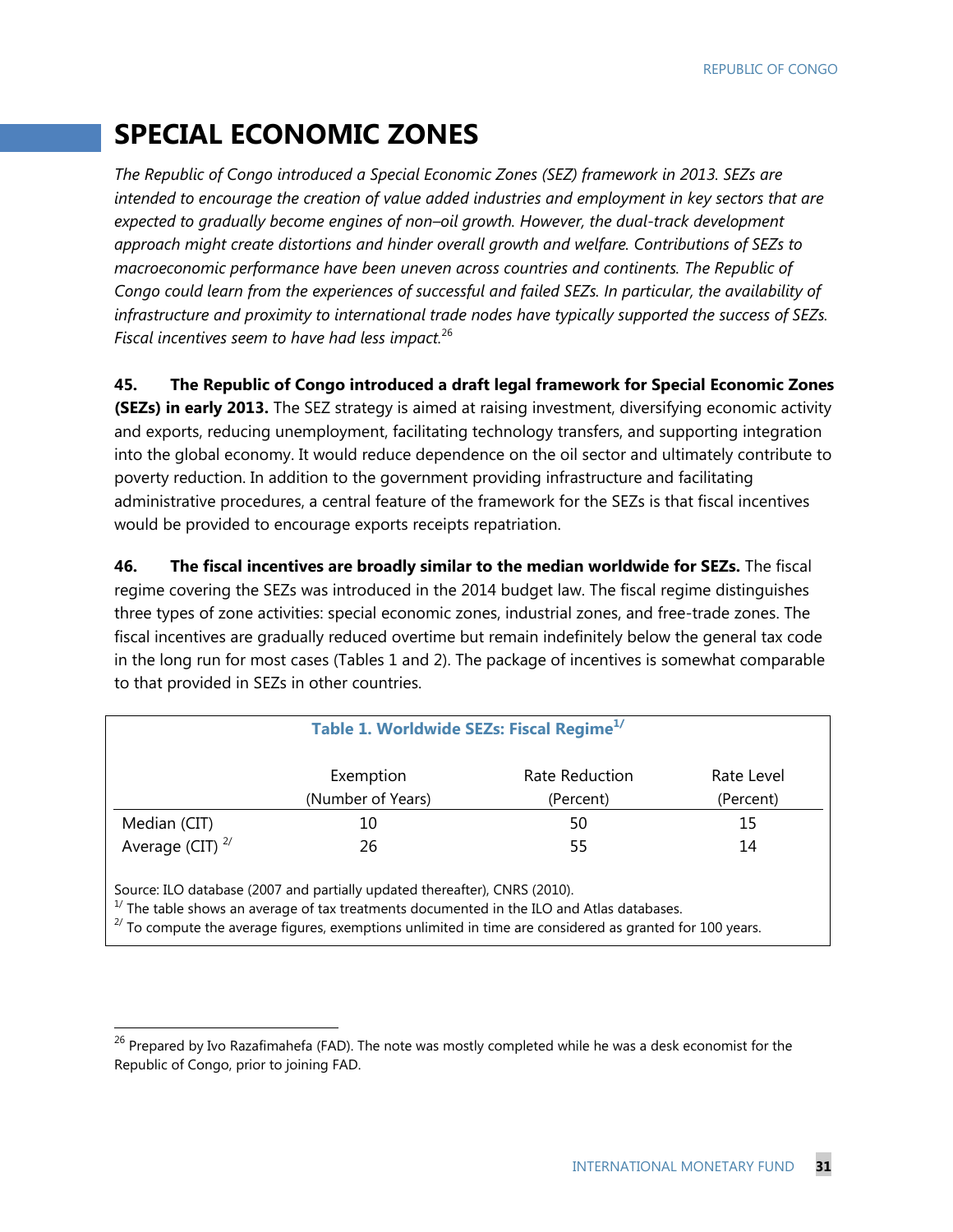| <b>Table 2. Republic of Congo: Fiscal Regime for SEZs</b> |                              |                              |                      |
|-----------------------------------------------------------|------------------------------|------------------------------|----------------------|
|                                                           | Special Economic             | <b>Industrial Zones</b>      | Free Trade Zones     |
|                                                           | Zones                        |                              |                      |
| Corporate Tax                                             | First 6 years:               | First 5 years:               | Exempted             |
| (standard rate: 30%)                                      | exempted                     | exempted                     |                      |
|                                                           | $7th$ to $10th$ year:        | $6th$ to $10th$ year:        |                      |
|                                                           | reduced rate to 5%           | reduced rate to 10%          |                      |
|                                                           | After 10 <sup>th</sup> year: | After 10 <sup>th</sup> year: |                      |
|                                                           | reduced rate to 15%          | reduced rate to 20%          |                      |
| Personal Income Tax                                       | First 6 years:               | First 5 years:               | Exempted             |
| (standard rate:                                           | exempted                     | exempted                     |                      |
| progressive to 30%)                                       | $7th$ to $10th$ year:        | $6th$ to $10th$ year:        |                      |
|                                                           | reduction of 50%             | reduction of 50%             |                      |
|                                                           | After 10 <sup>th</sup> year: | After 10 <sup>th</sup> year: |                      |
|                                                           | reduction of 25%             | reduction of 25%             |                      |
| Dividend Tax                                              | First 6 years:               | First 5 years:               | Exempted             |
| (standard rate: 20%)                                      | exempted                     | exempted                     |                      |
|                                                           | $7th$ to $10th$ year:        | $6th$ to $10th$ year:        |                      |
|                                                           | reduced rate to 5%           | reduced rate to 5%           |                      |
|                                                           | After 10 <sup>th</sup> year: | After 10 <sup>th</sup> year: |                      |
|                                                           | reduced rate to 10%          | reduced rate to 10%          |                      |
| <b>VAT</b>                                                | Export: zero                 | General tax code             | Imports: exempted    |
| (standard rate: 18%)                                      | Sales in SEZ, Republic       |                              | Domestic sales: zero |
|                                                           | of Congo, and                |                              |                      |
|                                                           | CEMAC: general tax           |                              |                      |
|                                                           | code                         |                              |                      |

Source: Authorities of the Republic of Congo.

**47. As of now, the companies operating in the SEZs focus primarily on the domestic market, as opposed to predominantly export-oriented activities in other countries.** With the aid of international partners in the private sector, the authorities intend to attract investments in the SEZs in the following sectors: agro-industry, natural resource-based industrial activities, tourismrelated activities, heavy manufacturing, and various services. Four geographical locations have been indentified: Ouesso, Oyo, Brazzaville (the capital city), and Pointe Noire (port and center of economic activity). The feasibility studies are completed in three of the four zones. The SEZ in Brazzaville is already functioning. Currently, about five companies are reportedly operating in this zone. Their activities include manufacturing of building materials and furniture. They focus mainly on the domestic market, although they intend to supply the sub-region and the international market in the medium term. The SEZ in Brazzaville is expected to create 15,000 jobs by 2020.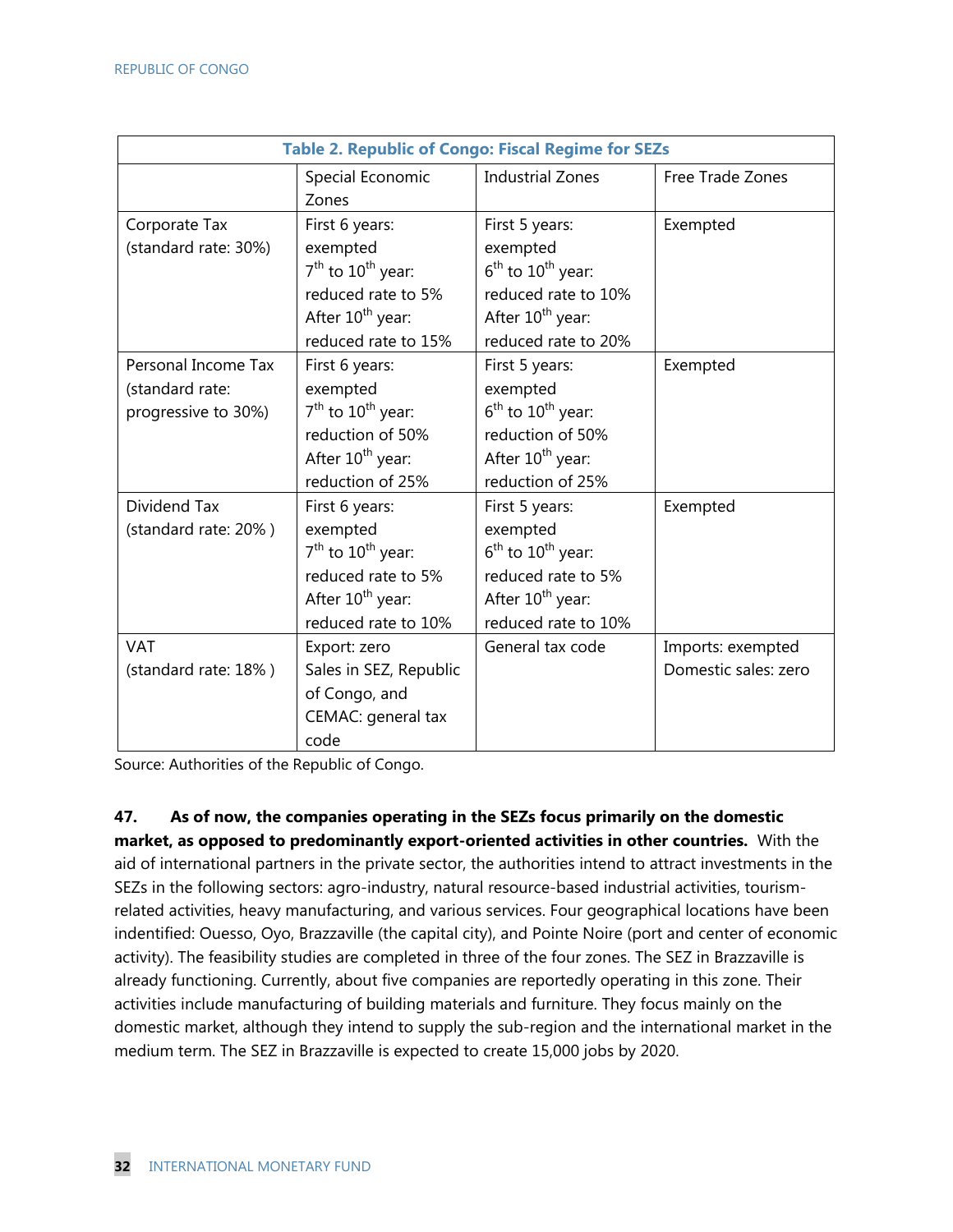REPUBLIC OF CONGO

**48. SEZs seem to have contributed to strong macroeconomic performance in some regions, but have not had substantial impacts yet in sub-Saharan Africa.** Various studies have attributed the high economic growth in some countries in Asia and Latin America to SEZs (Zhihua Zeng, 2010). Moreover, the SEZ strategy has been found to have led to a structural change in the economy, enhancing the share of the manufacturing sector and scaling up potential output (Farole and Akinci, 2011). However, no significant contributions of SEZs could be found in Africa, except in a few countries (Farole, 2011). Furthermore, the SEZ strategy seems to have led to revenue loss in some countries, as most SEZ frameworks have provided fiscal treatments more favorable than general tax codes (Ali Abbas et al., 2012). As SEZs contribute to expanding economic activities but do not contribute (fully) to government revenue, the ratio of the latter to GDP would be expected to decline. Defenders of SEZs might argue that government revenue would improve after some years following the introduction of SEZs, as the fiscal preferential treatments would be gradually phased out and the SEZs would have led to development of some sectors or regions of the economy outside SEZs. However, no thorough analysis could establish robustly such a mechanism using cross-country cases.

**49. Physical incentives seem to have outperformed financial ones in the success of SEZs.** Measuring the success of SEZs through exports from, investment into, and employment in SEZs, Farole (2011) identified the main determinants of SEZs successes using a sample of 47 countries. The availability of adequate infrastructure – measured with power outages – is crucial for the development of SEZs. Administrative facilitation – measured here with speed of customs clearance – is also important. Moreover, an overall – not only SEZ specific – improved business environment and access to local market contribute to the success of SEZs. In contrast, trade agreements, fiscal incentives, and low wages seem to exhibit no contribution; conversely, the impacts are in some instances in the opposite direction. $27$ 

**50. Some general principles would need to be followed to ensure success of the newly created SEZs in the Republic of Congo.** The first priority ought to be on improving the overall business environment through the swift implementation of the related action plan supported by the IFC. The main efforts on SEZs should focus on providing the required infrastructure, such as energy, telecommunications, and roads connecting the SEZs to trade hubs. Vertical integration to the local economy is also crucial. Given the narrow tax base and high dependence of government revenue on the oil sector, the authorities should be cautious as regards to fiscal incentives. In particular, strict control should be in place to avoid abuse of the favorable fiscal regime, which might lead to an erosion of government revenue. A cost benefit analysis, that carefully weighs the short term revenue impact of the fiscal regime with the anticipated long term benefits, should be undertaken by the authoritie

-

 $^{27}$  Kinda (2014) found that tax incentives do not improve FDI attractiveness, neither for FDI producing for exports nor for those producing for the domestic market.